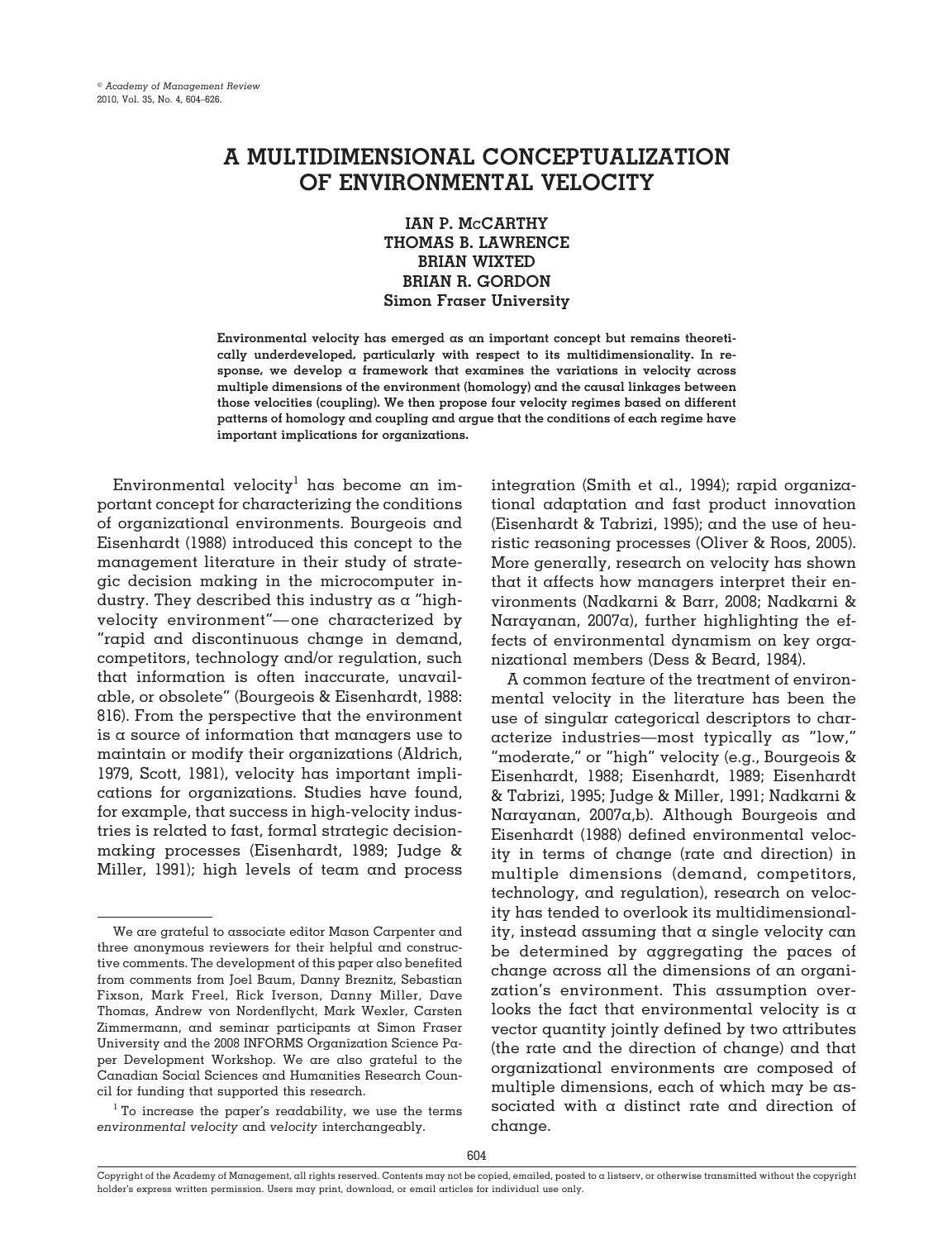In this paper we aim to advance understanding of environmental velocity by developing a theoretical framework that articulates its multidimensionality and by exploring the implications of this framework for understanding the organization-environment relationship. We argue that while there may be cases in which organizational environments can be accurately specified by a single descriptor (e.g., high velocity), a multidimensional conceptualization opens up a number of opportunities. First, it provides a basis for more fine-grained descriptions of the patterns of change that occur in organizational environments. An understanding of a firm's environmental velocity as composed of multiple, distinct rates and directions of change across multiple dimensions allows us to move beyond characterizations of industries as high or low velocity and the assumption that all dimensions change at similar rates and in similar directions (Bourgeois & Eisenhardt, 1988; Eisenhardt, 1989; Judge & Miller, 1991; Smith et al., 1994). Perhaps most important in this regard, a multidimensional conceptualization allows for an examination of the relationships among the dimensions of velocity, which we argue can have a profound impact on organizations.

Second, a multidimensional conceptualization of velocity offers a foundation for more consistent operationalizations of the construct, which would help improve the reliability and validity of research that employs it. Our review of the environmental velocity literature indicates a reliance on singular descriptors of velocity, which has led to inconsistent operationalizations of the construct. Thus, while it has sometimes been claimed that people can recognize a high-velocity environment when they see one (Judge & Miller, 1991), the different ways that the velocity of the *same* industry has been categorized by different researchers would seem to indicate otherwise. Such inconsistencies may be due to focusing on one or two particularly salient velocity dimensions or to combining data for multiple velocity dimensions without considering the aggregation errors that can occur if the dimensions do not perfectly covary.

Finally, by understanding that the environments of organizations have multiple, distinct velocities, it is possible to identify different patterns of environmental velocity whose conditions affect organizations in ways that go beyond the insights that have emerged from studies characterizing velocity as simply high or low. Specifically, we explain how the multidimensionality of velocity can affect the degree to which an organization's activities will be entrained and adjusted over time. We then highlight how these implications apply to two processes that have been central to prior research on velocity: strategic decision making and new product development.

Our exclusive focus on environmental velocity differs from prior research that has sought to characterize organizational environments in terms of a set of core properties—most commonly some variation of complexity, dynamism, and munificence (Aldrich, 1979; Dess & Beard, 1984; Scott, 1981). In pursuing this aim, we recognize the trade-offs among generalizability, accuracy, and simplicity (Blalock, 1982) inherent in examining one aspect of the environment in depth while bracketing other important environmental dimensions. Research focused on the general organizational environment has strived for "high levels of simplicity and generalizability, with a corresponding sacrifice of accuracy" (Dess & Rasheed, 1991: 703). This approach has been characterized as "collapsing" the heterogeneity of the environment into  $\alpha$  more parsimonious set of properties (Keats & Hitt, 1988). In contrast, we focus on a single specific aspect of environmental dynamism—velocity—and explore in detail its dimensions, how the velocities of these dimensions vary and interact, and the consequences of those differences and interactions. Our approach follows other studies that have examined specific environmental constructs, such as uncertainty (Milliken, 1987) and munificence (Castrogiovanni, 1991). An important consequence of focusing on a single aspect of the environment is that any normative or predictive claims we make must be made with ceteris paribus restrictions placed on them. This, of course, complicates the application of such claims in research or practice but also allows a deeper examination of specific phenomena (Pietroski & Rey, 1995).

We present our arguments as follows. First, we review the concept of environmental velocity as it has been developed in management research, focusing on the opportunities that this work presents for developing a multidimensional conceptualization. Second, we present our framework by defining several fundamental dimensions of the organizational environment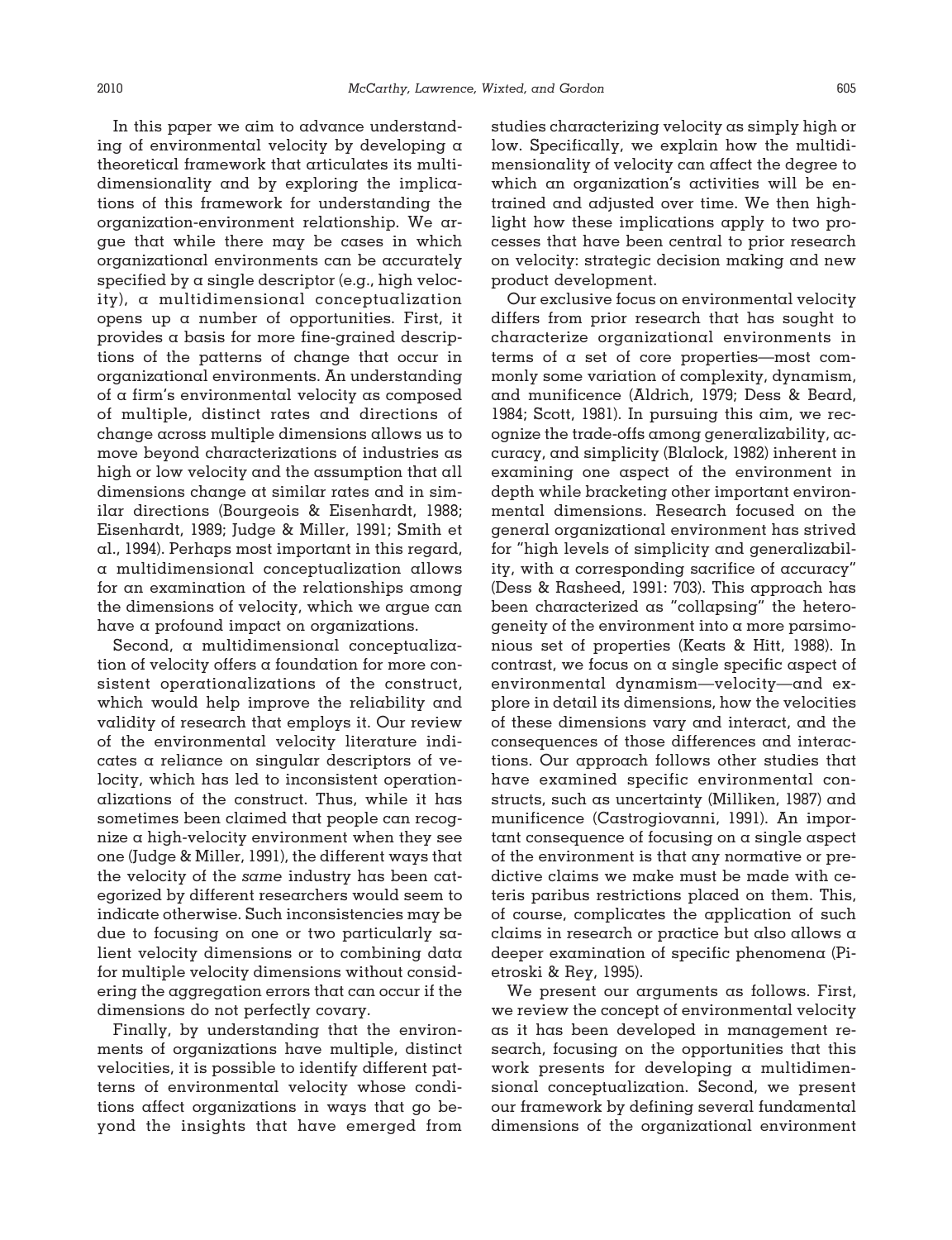and defining the key aspects of velocity—the rate and direction of change—for each dimension. Third, we examine the potential relationships among velocity dimensions (such as products and technology) by introducing three concepts: (1) "velocity homology," which is the degree to which velocity dimensions have similar rates and directions of change at a point in time; (2) "velocity coupling," which is the degree to which the velocities of different dimensions affect one another over time; and (3) "velocity regimes," which represent patterns of velocity homology and velocity coupling. Fourth, we explore the implications of our framework for organization-environment relationships and for strategic decision making and new product development.

# **ENVIRONMENTAL VELOCITY IN MANAGEMENT RESEARCH**

In physics, velocity refers to the rate of displacement or movement of a body in a particular direction. Thus, it is a vector quantity jointly defined by two distinct attributes: the rate of change and the direction of change. The definition of high-velocity environments articulated by Bourgeois and Eisenhardt (1988) captured these two attributes, referring to rapid and discontinuous change in multiple dimensions of the environment, such as demand, competitors, technology, and regulation. The notion of high velocity provided an evocative way to characterize the fast-moving, high-technology industry that was the context of their studies, and it complemented a number of similar but conceptually distinct environmental constructs, including dynamism (Baum & Wally, 2003; Dess & Beard, 1984; Lawrence & Lorsch, 1967), turbulence (Emery & Trist, 1965; Terreberry, 1968), and hyperturbulence (McCann & Selsky, 1984). More recently, environmental velocity has been used in conjunction with or as a synonym for other related environmental constructs, such as "clockspeed" (i.e., the speed of change in an industry; Fine, 1998; Nadkarni & Narayanan, 2007a,b) and hypercompetition (Bogner & Barr, 2000; D'Aveni, 1994).

Table 1 lists some of the major studies in strategic management and organization theory in which the concept of environmental velocity plays a central role. For each study the table delineates the phenomenon of interest, the industry context, the level (high, moderate, or low) of velocity considered, and the measures employed (if any). Looking across these studies, we identify three themes that characterize much of the existing research in the area and provide the motivation for the theoretical framework that we develop.

First, existing studies have predominantly focused on high-velocity environments, with limited attention to other potential patterns of velocity. Consequently, we know relatively little, for instance, about the velocity-related challenges faced by firms operating in low-velocity environments, where the slow pace of change may be associated with protracted development lead times, long decision horizons, and relatively infrequent feedback. Also, and more generally, the focus on high-velocity environments may be a significant factor in the treatment of velocity in terms of singular categorical descriptors; the term *high-velocity environment* itself seems to imply that multiple dimensions of the environment (e.g., products, markets, technology) combine nonproblematically to produce a single, cumulative, high level of velocity. While this may be true in some cases, it is not clear that it applies broadly across firms and industries.

Second, high-velocity environments are often presented as synonymous with high-technology industries, perhaps because Bourgeois and Eisenhardt's initial study focused on the early microcomputer industry. Industries have been categorized as high velocity simply because they are technology intensive (Smith et al., 1994) or are built around an evolving scientific base (Eisenhardt & Tabrizi, 1995), regardless of whether *other* environmental dimensions exhibit low or modest rates of change or relatively continuous directions. Judge and Miller (1991), for instance, identified the biotechnology industry as high velocity, despite its relatively long product development lead times and product life cycles (both ten to twenty years).

Finally, existing research tends to lack an explicit measurement model or justification for the categorization of specific organizational contexts or industries. Instead, researchers declare that they are studying high-velocity environments and reiterate Bourgeois and Eisenhardt's (1988) original definition without significant explanation or direct evidence (the studies by Judge and Miller [1991] and Nadkarni and Barr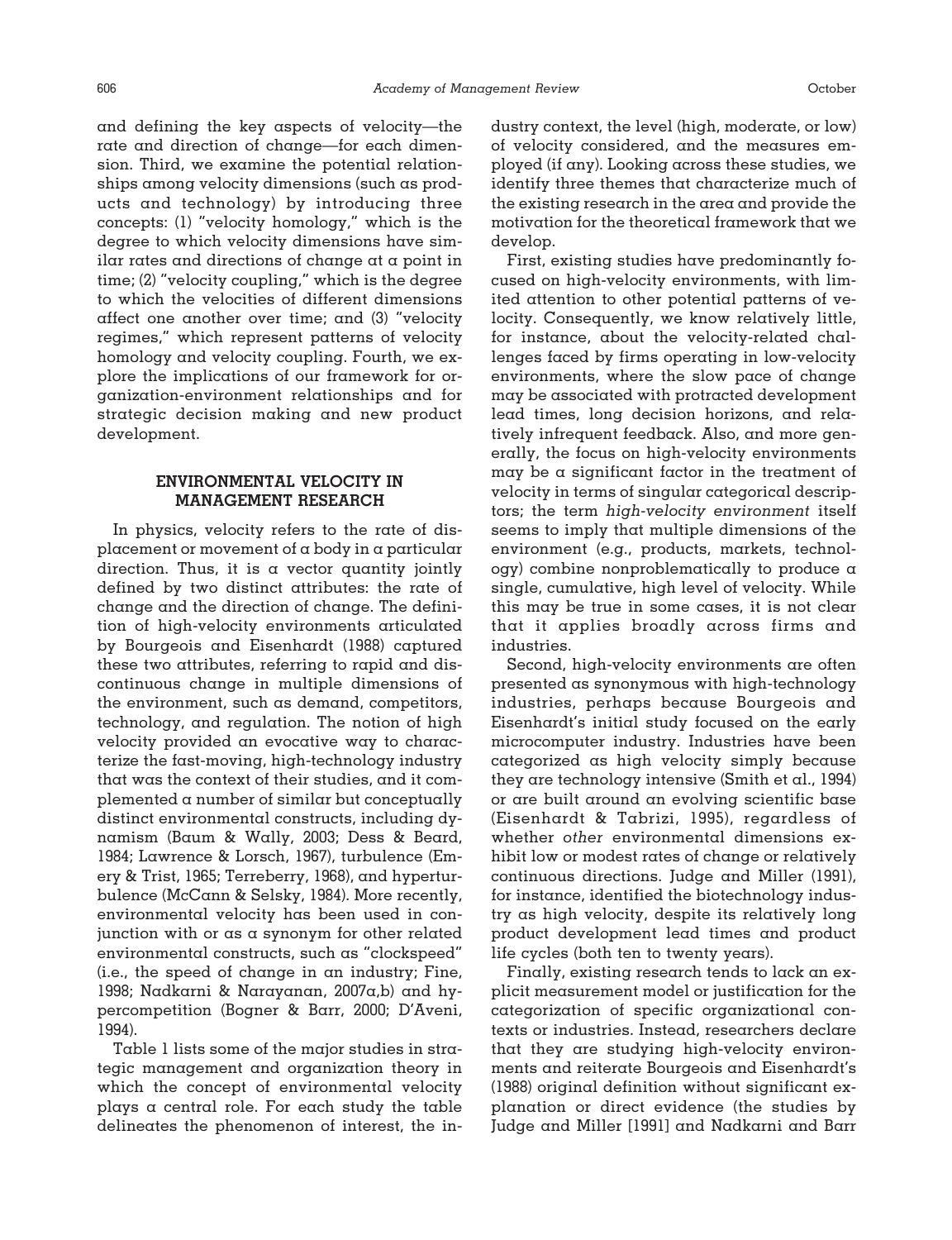| Example Studies                                       | Management/Organization<br>Phenomena                                                                                                        | Level of Velocity<br>(Industry Context)                                       | Conceptualization of Velocity                                                                                             | <b>Velocity Measures</b><br>Used                                                |
|-------------------------------------------------------|---------------------------------------------------------------------------------------------------------------------------------------------|-------------------------------------------------------------------------------|---------------------------------------------------------------------------------------------------------------------------|---------------------------------------------------------------------------------|
| Bourgeois &<br>Eisenhardt (1988)                      | Pace and style of strategic<br>decision making                                                                                              | High (microcomputer<br>industry)                                              | Uniform change in the rate and<br>direction of demand.<br>competition, technology, and<br>regulation                      | Illustrative statistics<br>and examples                                         |
| Eisenhardt &<br>Bourgeois (1988)<br>Eisenhardt (1989) | Politics of strategic decision<br>mαking<br>Rapid strategic decision making                                                                 | High (microcomputer<br>industry)<br>High (microcomputer                       | As per Bourgeois & Eisenhardt<br>(1988)<br>As per Bourgeois & Eisenhardt                                                  | Illustrative statistics<br>and examples<br>Illustrative statistics              |
| Judge & Miller<br>(1991)                              | Antecedents and outcomes of<br>decision speed                                                                                               | industry)<br>High (biotechnology),<br>medium (hospital),<br>and low (textile) | (1988)<br>Aggregation of industry growth<br>and perceived pace of<br>technological, regulatory,<br>and competitive change | and examples<br>Industry data and<br>survey data from<br>firms                  |
| Smith et al. $(1994)$                                 | The effect of team demography<br>and team process                                                                                           | High (informational,<br>electrical.<br>biomedical.<br>environmental)          | Rate of change in product,<br>demand, and competition                                                                     | Illustrative statistics                                                         |
| Eisenhardt &<br>Tabrizi (1995)                        | Rapid organizational adaptation<br>and fast product innovation                                                                              | High (computer)                                                               | As per Bourgeois & Eisenhardt<br>(1988)                                                                                   | Illustrative statistics<br>and examples                                         |
| Brown &<br>Eisenhardt (1997)                          | Continuous organization change                                                                                                              | High (computer)                                                               | As per Bourgeois & Eisenhardt<br>(1988)                                                                                   | Illustrative statistics<br>and examples                                         |
| Stepanovich &<br>Uhrig (1999)                         | Strategic decision-making<br>practices                                                                                                      | High (health care)                                                            | Rate of change in demand,<br>competition, technology, and<br>regulations                                                  | An illustrative<br>example                                                      |
| Bogner & Barr<br>(2000)                               | Cognitive and sensemaking<br>αbilities                                                                                                      | High (IT)                                                                     | A form of hypercompetition                                                                                                | None                                                                            |
| Oliver & Roos<br>(2005)                               | Team-based decision making                                                                                                                  | High (toys and IT<br>tools)                                                   | Rate of change and the time<br>available to make decisions                                                                | None                                                                            |
| <b>Brauer &amp; Schmidt</b><br>(2006)                 | Temporal development of $\alpha$<br>firm's strategy<br>implementation                                                                       | High and low<br>(industries not<br>specified)                                 | A form of dynamism and<br>volatility                                                                                      | Industry market<br>returns data                                                 |
| Davis & Shirato<br>(2007)                             | A firm's propensity to launch<br>World Trade Organization<br>actions                                                                        | High (computer),<br>medium (auto), and<br>low (steel)                         | The number of product lines<br>and the rate of product<br>turnover                                                        | R&D expenditure/<br>total revenue                                               |
| Nadkarni &<br>Narayanan<br>$(2007\alpha)$             | How cognitive construction by<br>firms drives industry velocity                                                                             | High (computers,<br>toys) and low<br>(aircraft, steel)                        | Rate of change (clockspeed) for<br>product, process, and organi-<br>zational dimensions                                   | Industry clockspeeds                                                            |
| Nadkarni &<br>Narayanan<br>(2007b)                    | Relationship between strategic<br>schemas and strategic<br>flexibility                                                                      | High (computers,<br>toys) and low<br>(aircraft, steel)                        | The rate of industry change<br>(clockspeed)                                                                               | Industry clockspeeds                                                            |
| Nadkarni & Barr<br>(2008)                             | How velocity affects managerial<br>cognition, which in turn<br>affects the relationship<br>between industry context and<br>strategic action | High (semiconductor,<br>cosmetic) and low<br>(aircraft,<br>petrochemical)     | As per Bourgeois & Eisenhardt<br>(1988)                                                                                   | A review of existing<br>literature and<br>matching using<br>industry attributes |
| Davis, Eisenhardt,<br>& Bingham<br>(2009)             | The performance and structural<br>implications of velocity                                                                                  | High and low<br>(conceptual<br>simulation model)                              | The speed or rate at which new<br>opportunities emerge in the<br>environment                                              | A Poisson<br>distribution of new<br>opportunities                               |

**TABLE 1 Environmental Velocity in Management Research**

[2008] representing notable exceptions). This variation in the extent to which velocity has been operationalized has resulted in some counterintuitive and inconsistent categorizations of industry velocity. Studies of health care, for instance, have labeled those environments as both high velocity (Stepanovich & Uhrig, 1999) and moderate velocity (Judge & Miller, 1991). Furthermore, our understanding of velocity and its effects across industry contexts has largely focused on only one attribute of velocity—the rate of change—since prior research has tended to use measures associated with the clockspeed of an industry (e.g., Nadkarni & Narayanan, 2007a; Oliver & Roos, 2005; Smith et al., 1994) or has equated velocity with the speed at which new opportunities emerge (Davis, Eisenhardt, & Bingham, 2009).

Looking across these themes, we see that research on environmental velocity has provided interesting and influential insights, particularly into the nature of organizational processes operating in fast-changing, high-technology industries. We suggest, however, that the construct itself requires a more fine-grained examination, since existing research tends to assume that it can be adequately represented by an aggregation of the rates of change across different environmental dimensions or by a focus on change in only one dimension of the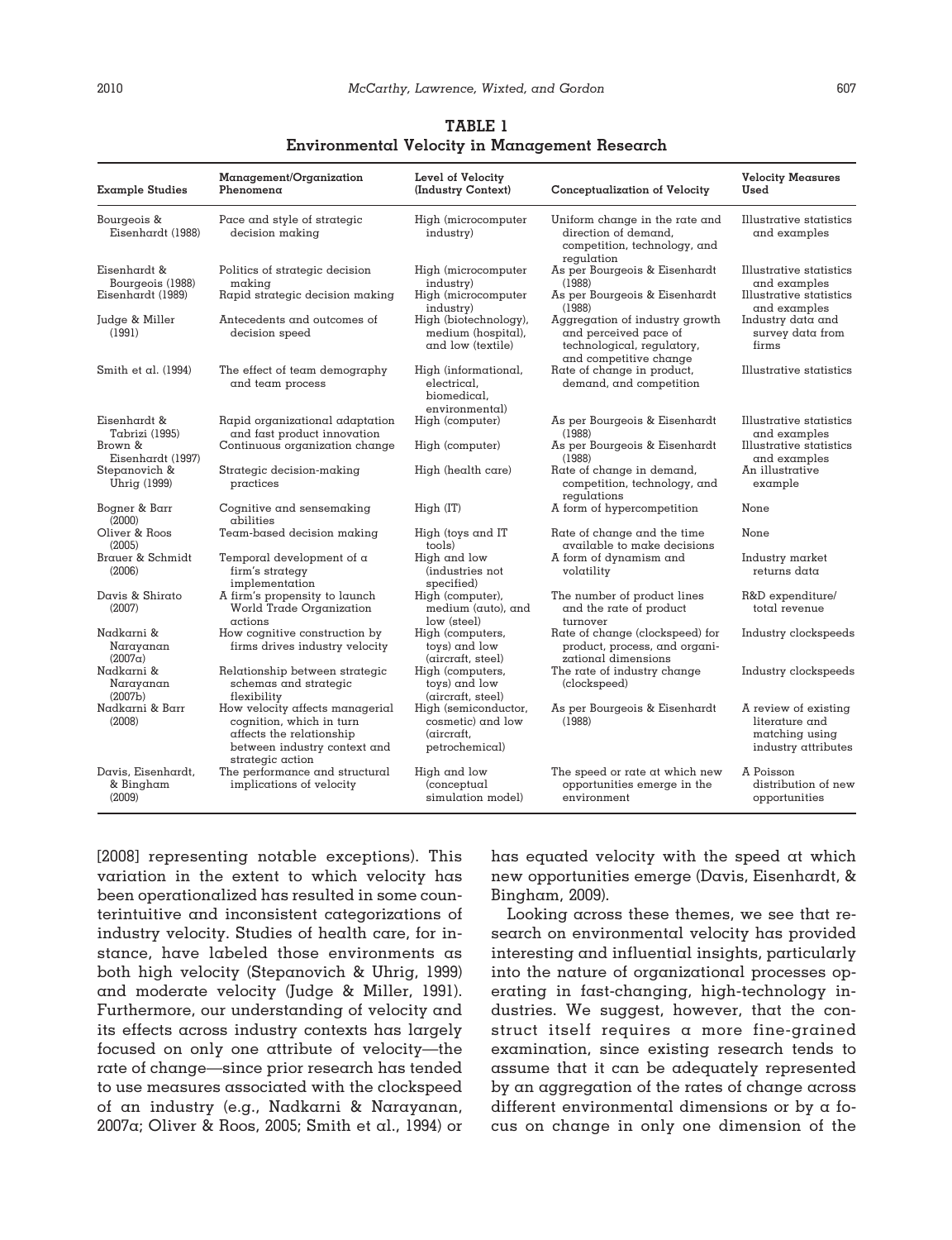environment to the exclusion of others. In contrast, we believe that a multidimensional conceptualization of velocity would provide a stronger foundation for clarifying and operationalizing its characteristics and for better understanding its diversity and impacts on organizations.

# **ENVIRONMENTAL VELOCITY AS A MULTIDIMENSIONAL CONCEPT**

The core understanding of environmental velocity that we propose is that organizational environments are composed of multiple dimensions, each of which is associated with its own rate and direction of change. This simple notion, we argue, has profound effects on how we understand and research velocity and on the organizational reactions to velocity we expect and prescribe. In this section we begin to construct our theoretical framework, first by defining the basic concepts of rate of change and direction of change as they apply to the organizational environment in general, and then by describing how these basic concepts apply to some primary dimensions of the organizational environment.

### **The Rate and Direction of Change**

Environmental velocity is a vector quantity defined by the rate and direction of change exhibited by one or more dimensions of the organizational environment over a specified period. The rate of change is the amount of change in  $\alpha$ dimension of the environment over a specified period of time, synonymous with such concepts as pace, speed, clock rate, or frequency of change. The direction of change, while often mentioned in studies citing Bourgeois and Eisenhardt's (1988) definition, has attracted relatively little attention beyond that. One possible reason for this is the relative difficulty of describing the direction of environmental change. Whereas the velocity of a physical object can be described simply as moving eastward at 50 km/ hr, similarly straightforward descriptions of the direction of change of an organizational environment are not so obvious. This is particularly the case when we consider the direction of change across different industry dimensions, such as products, technology, and regulation, the direction of each of which could be described in numerous distinct ways.

In order to describe the direction of change in a way that allows comparison across industry dimensions, we follow Bourgeois and Eisenhardt (1988), who suggest that the direction of change varies in terms of its degree of continuity-discontinuity. They argue that continuous change represents an extension of past development (e.g., continuously faster computer technology), whereas discontinuous change represents  $\alpha$  shift in direction (the move from film to digital photography, or the shifts that occur in fashion industries). Discontinuities, therefore, can be represented by inflection points in the trajectories that describe change in a dimension over time (e.g., technology price-performance curves or demand curves for specific products).

To more fully articulate a continuum of continuous-discontinuous change, we draw on Wholey and Brittain's (1989) three-part conceptualization of environmental variation, arguing that the direction of change is discontinuous to the extent that shifts in the trajectory of change are more recurrent, with greater amplitude and with greater unpredictability over a period of time. This approach helps us distinguish between relatively regular, predictable (e.g., seasonal) variations in environmental velocity and irregular types of change that are more difficult to predict and, consequently, more challenging in terms of organizational responses (Milliken, 1987). We suggest that such variations in the continuity-discontinuity of a velocity dimension's trajectory allow for the use of structural equation modeling (Kline, 2004) and difference scores (Edwards, 1994) to produce growth models that measure transitions in change over time (Bliese, Chan, & Ployhart, 2007; Singer & Willett, 2003).

Furthermore, to operationalize the rate and direction of change of each velocity dimension, we suggest that the measures will require scale uniformity to allow the relative differences between the dimensions to be compared and correlated (Downey, Hellriegel, & Slocum, 1975; Milliken, 1987). To achieve this, we suggest that the rate and direction of change will be some form of scalar measure (e.g., change/time). Therefore, even though what is changing will vary for each of the dimensions, their relative rates and directions of change can be determined and compared by using the same period of time for the different dimensions (i.e., new products *per year* and changes in product direction *per year*).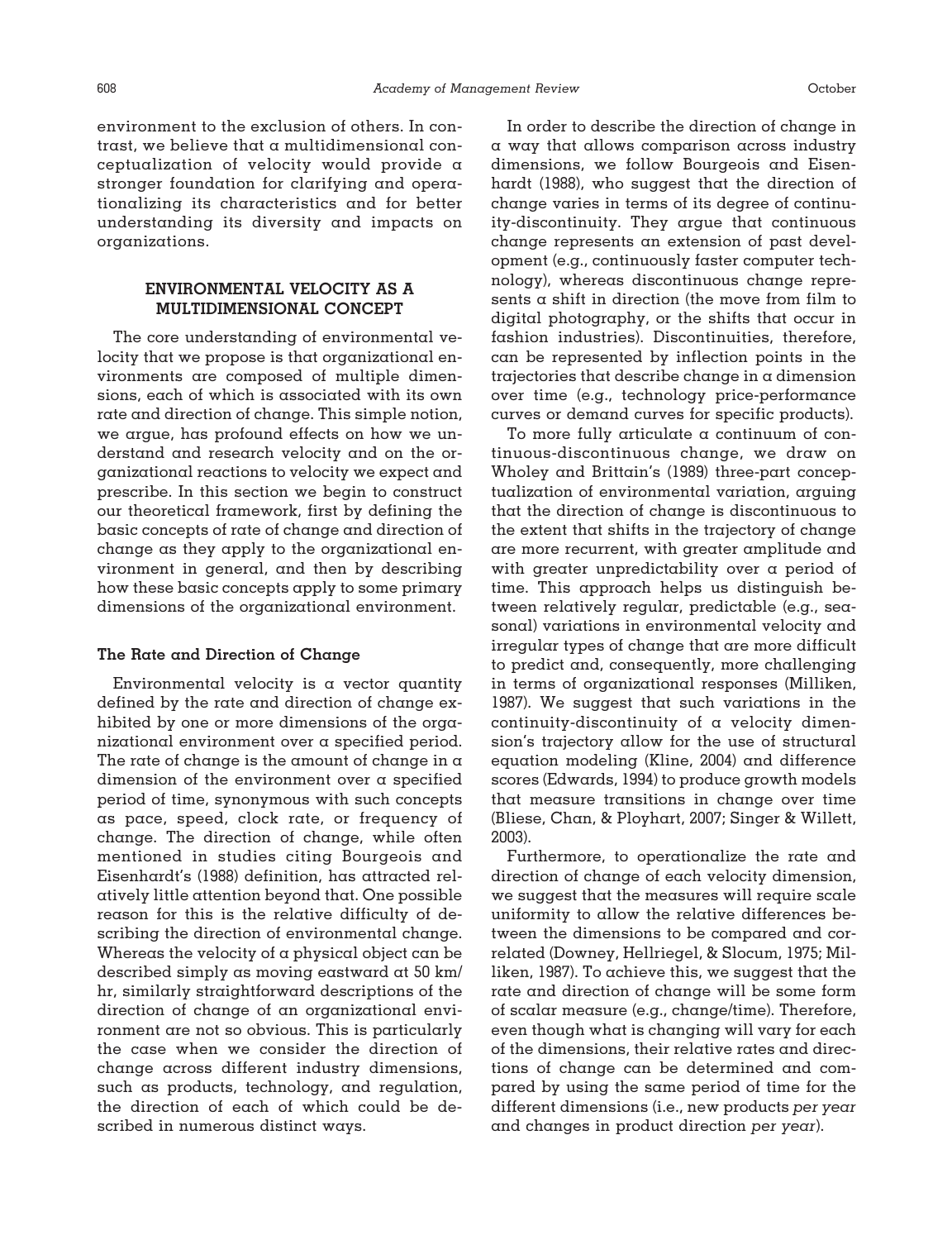#### **Dimensions of Environmental Velocity**

The second way in which we break down the concept of environmental velocity is in terms of the dimensions of the organizational environment that are changing. While the dimensions of the environment that are salient for any particular study will vary according to the specifics of the research project, there are several that have been widely used in prior research on organizational environments. We use the four dimensions suggested by Bourgeois and Eisenhardt (1988)—demand, competitors, technology, and regulation—and to this list we add a fifth dimension—products. We do this because prior research on environmental velocity has tended to merge the technology and product dimensions, and we argue that they often have dissimilar rates and directions of change, which makes separating them important for our purposes. Archibugi and Pianta (1996) point to the importance of this distinction when they argue that product changes need not be technical but can also include changes in the aesthetic, branding, or pricing features of a product. Our discussion of environmental dimensions is not meant to be exhaustive; rather, it is meant to highlight the heterogeneity of environmental dimensions that motivates our development of a multidimensional conceptualization of velocity.

**Technological velocity.** Technological velocity is the rate and direction of change in the production processes and component technologies that underlie a specific industrial context, such as float glass technology in glass manufacturing, genetic engineering in the biotechnology industry, and rolling mills in metals processing. See Table 2 for a summary of the definitions for each of the velocity dimensions on which we focus.

The rate of technological change is the amount of change in those technologies over a specific time period, including the creation of new technologies, the refinement of existing technologies, and the recombination of component technologies. The rate of technological change varies dramatically across industries. Drawing on patents as an indicator of the rate of technological change, one can argue, for instance, that the electronics industry exhibits  $\alpha$ more rapid rate of technological change than does the oil industry. In 2006, rankings for the number of patents granted in the United States showed that the top five positions were held by electronics companies, whereas the oil industry firms Shell and Exxon occupied positions 126 and 139, respectively (IFI, 2008). Although some technological change is either not patentable or not patented for strategic reasons, the rate of patenting can nevertheless provide a useful indication of the technological rate of change since it is a relatively direct and publicly available indicator of the proprietary technological

| Definition/Example                                                    |                                                                                                                                                                 |                                                                                                          |                                                                                                                                                      |                                                                                                                                |                                                                                                                             |  |  |
|-----------------------------------------------------------------------|-----------------------------------------------------------------------------------------------------------------------------------------------------------------|----------------------------------------------------------------------------------------------------------|------------------------------------------------------------------------------------------------------------------------------------------------------|--------------------------------------------------------------------------------------------------------------------------------|-----------------------------------------------------------------------------------------------------------------------------|--|--|
| Measures                                                              | Technological                                                                                                                                                   | Product                                                                                                  | Demand                                                                                                                                               | Regulatory                                                                                                                     | Competitive                                                                                                                 |  |  |
| Velocity dimension<br>definition                                      | The rate and direction<br>of change in the<br>production<br>processes and<br>component<br>technologies that<br>underlie $\alpha$ specific<br>industrial context | The rate and direction<br>of change in new<br>product<br>introductions and<br>product<br>enhancements    | The rate and direction<br>of change in the<br>willingness and<br>ability of the market<br>to pay for goods<br>and services                           | The rate and direction<br>of change in laws<br>and regulations that<br>affect an industry                                      | The rate and direction<br>of change in the<br>structure of<br>competition within<br>an industry                             |  |  |
| Example measures<br>of the rate of<br>change in the<br>dimension      | The number of new<br>patents and<br>copyrights granted<br>in a given period                                                                                     | The number of new<br>products introduced<br>in $\alpha$ given period<br>(i.e., product<br>clockspeed)    | The change in<br>industry sales in $\alpha$<br>given period                                                                                          | The number of new<br>and amended laws<br>and/or regulations<br>introduced in a<br>given period                                 | The change in<br>industry population<br>size and density<br>(i.e., number and<br>size of firms) in $\alpha$<br>given period |  |  |
| Example measures<br>of the direction<br>of change in the<br>dimension | The changes in the<br>direction of the<br>relationship<br>between the price<br>and technical<br>performance of<br>technology in $\alpha$<br>given period        | The change in the<br>nature of product<br>features as<br>perceived by the<br>market in a given<br>period | The change in the<br>trend (e.g., growth<br>versus decline) and<br>nature (e.g.,<br>personal versus<br>impersonal) of<br>demand in a given<br>period | The change in the<br>nature and scope of<br>the control provided<br>by new laws and<br>regulations in $\alpha$<br>given period | The change in<br>industry growth<br>trends (e.g., growth<br>versus decline) in $\alpha$<br>given period                     |  |  |

**TABLE 2 Environmental Velocity: Dimension Definitions and Example Measures**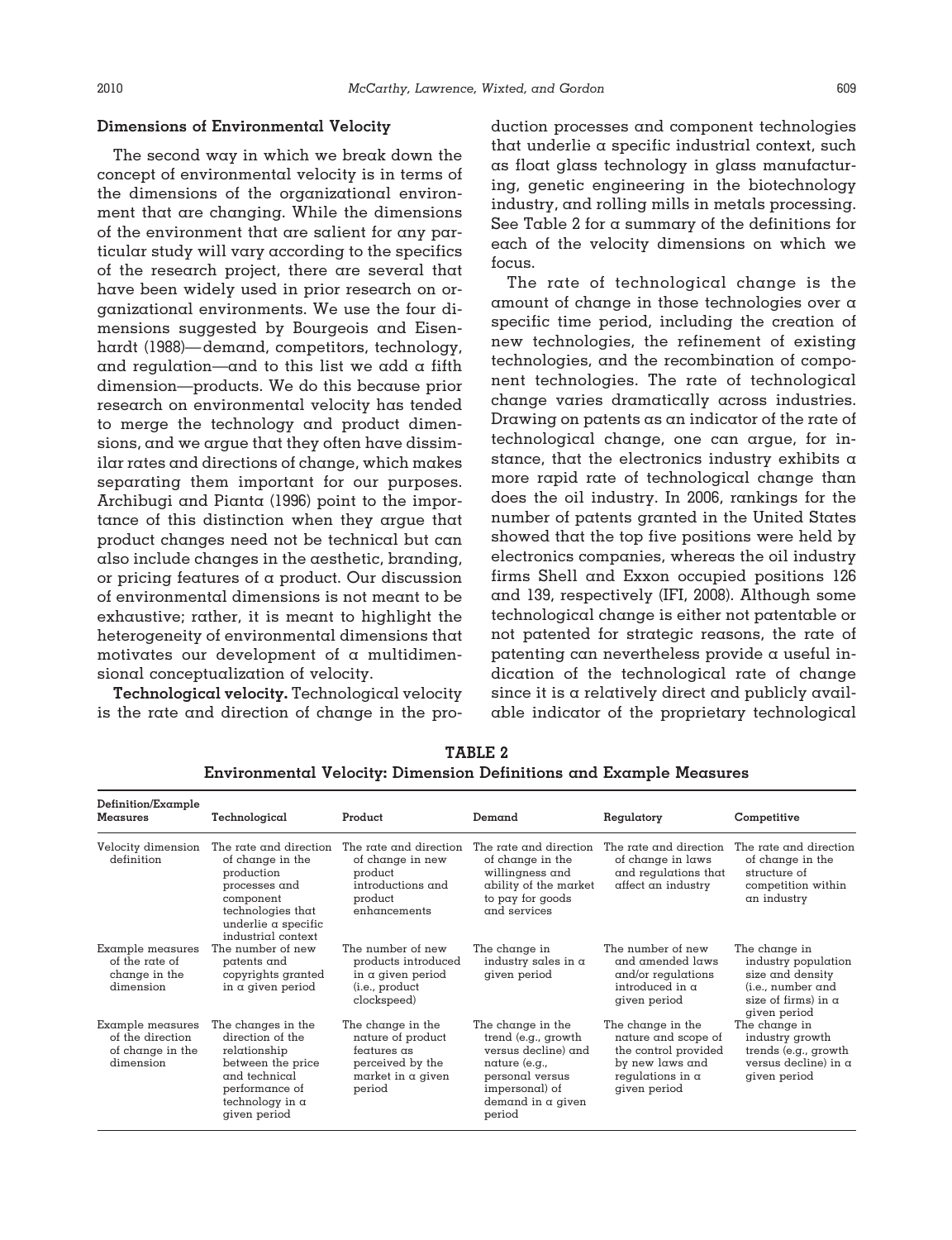outputs of an industry (Archibugi & Pianta, 1996; Griliches, 1990).

The direction of technological change refers to the trajectories along which technological advancements take place (Abernathy & Clark, 1985; Dosi, 1982; Tushman & Anderson, 1986). Distinguishing between continuous and discontinuous directions of technological change is most easily understood in terms of performance/price curves. Continuous technological change involves a series of improvements that enhance the performance of the technology (e.g., advances in photographic film technology focused on improving contrast quality, light sensitivity, and speed). Such changes move a technology smoothly along a performance/price curve, usually at a decreasing rate, thus creating a concave downward performance/price curve. In contrast, discontinuous technological change involves "architectural" (Henderson & Clark, 1990) or "radical" innovations that "dramatically advance an industry's price vs. performance frontier" (Anderson & Tushman, 1990: 604). These innovations temporarily alter the shape of the performance/price curve such that it becomes concave upward until the immediate benefits of the innovation are exhausted.

**Product velocity.** This dimension is the rate and direction of new product introductions and product enhancements. We define products as any combination of ideas, services, and goods offered to the market (Kotler, 1984). The rate of change in products can vary tremendously across industries and across market segments within an industry. In terms of the former, Fine (1998) and Nadkarni and Narayanan (2007a,b) show that the movie, toy, and athletic footwear industries have relatively high rates of product change (new products launched every three to six months), whereas the aircraft, petrochemical, and paper industries have low rates of product change (new products launched every ten to twenty years).

The direction of change for products can be described as continuous when new product introductions represent improvements on previously important product attributes, and discontinuous when the new products introduce fundamentally new attributes for consumer choice. Adner and Levinthal's (2001) study of the personal computer industry between 1974 and 1998 provides an example of relatively continuous product change, with only two major inflection points with respect to price (in 1981 and 1988) and no major inflection points with respect to performance. In contrast, fashion products, such as clothing, music, and travel, all change frequently through the creation of new products and the transformation and repackaging of existing ones. Such variations in product change across industries are associated with differences in the complexity, risk, and impact of the product change.

While velocity research has often lumped together product and technological velocities, our definitions of their rates and directions of change illustrate the importance of distinguishing between them. Over the past several decades, for example, the underlying materials and production processes in the automobile industry have changed more rapidly and discontinuously than have the end products themselves. In contrast, textile production technologies have changed more slowly and continuously than the fashion products they are used to create.

**Demand velocity.** Demand velocity is the rate and direction of change of the willingness and ability of the market to pay for goods or services, including changes in the number and types of transactions and market segments. The rate of change in demand varies tremendously across industries, with some experiencing rapid growth or decline and others facing steady growth for years. Such variance is influenced by a wide range of factors, including changes in taste, new rival products, substitutes, complements, changes in relative prices, business cycle fluctuations, and switching costs. Empirical research has used summary industry sales figures as an indicator of the rate of change in demand (e.g., Bourgeois & Eisenhardt, 1988).

The direction of change for demand is continuous when there is  $\alpha$  steady progression of increasing or decreasing sales to a consistent set of consumers. Conversely, change in the direction of demand is discontinuous when there are frequent, significant, unpredictable shifts in the growth, decline, or steady state of demand, or a radical change in the segments that compose the overall market. For example, demand velocity in the U.S. restaurant industry from 1970 to 1995 was relatively continuous, with sales gains made nearly every year during that period (Harrington, 2001). In contrast, the demand for commodities, such as copper and gold, can be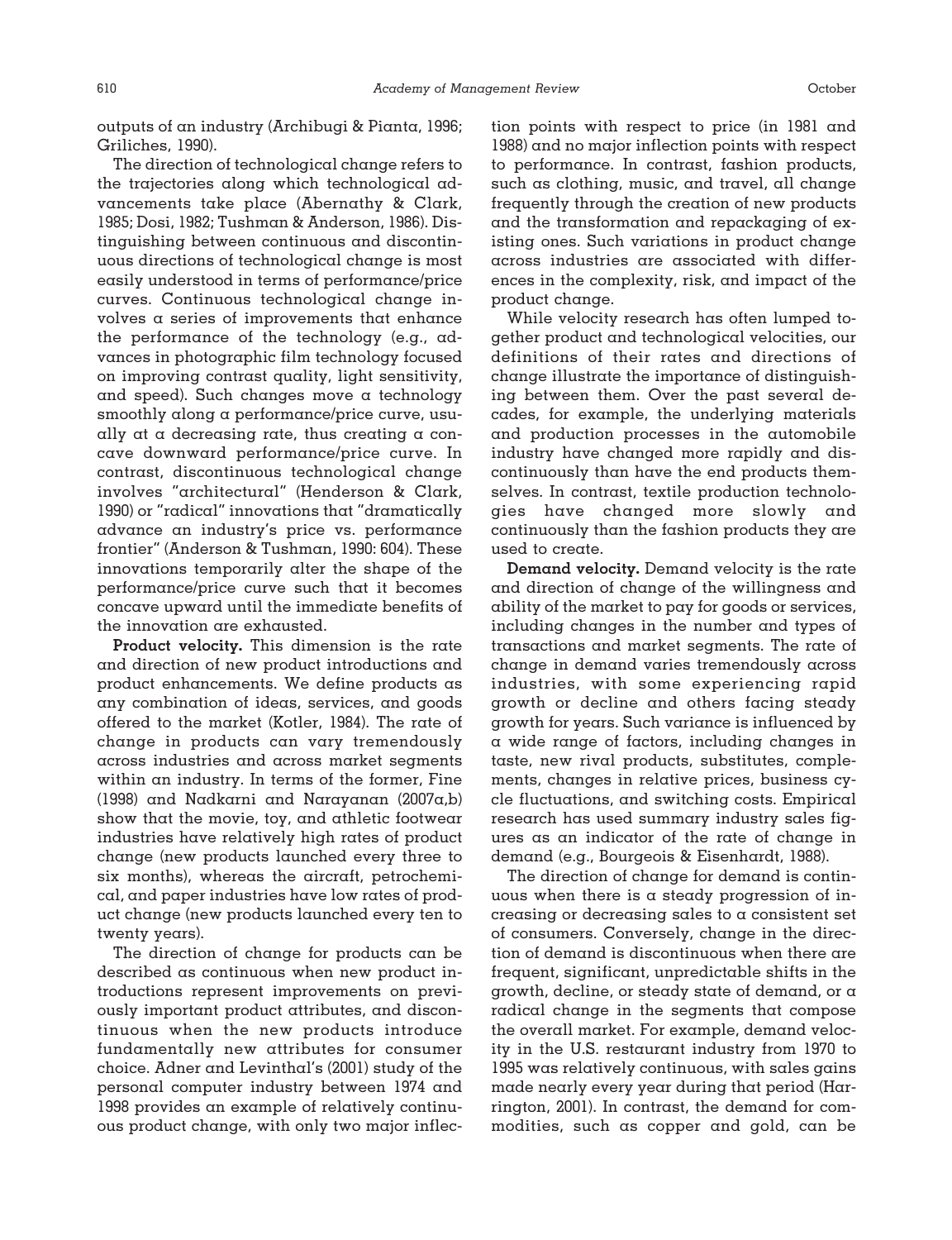highly volatile owing to a wide range of macroeconomic influences, exemplifying the case of a discontinuous demand velocity. Similarly, the Nintendo Corporation created discontinuous change in the demographics of demand since its Wii games console appealed to nontraditional market segments, such as families, women, and older people.

**Regulatory velocity.** We define regulatory velocity as the rate and direction of change in the regulations and/or laws that directly affect the firm or industry under consideration. This includes government action (e.g., changes in laws, regulations, and polices) and industry selfregulation (e.g., voluntary standards and codes). It is a dimension that can open or close markets, present organizations with compliance costs, and necessitate strategic shifts in practices. The rate of regulatory change is a function of the creation of new laws or regulations, or changes to existing laws or regulations, in a time period. It can vary greatly across industrial, national, and historical contexts, and it often depends on other factors, such as technology (e.g., regulations for stem cell research), business scandals (e.g., the Enron scandal), health and safety issues (e.g., mad cow disease), and demographic shifts (e.g., an increase in the retired population).

The direction of change in regulation is continuous to the degree that new regulations resemble the old in scope, form, or substantive areas of concern, and it is discontinuous to the degree that they address new issues, focus on different kinds of behaviors, or employ new principles. For example, the U.S. airline industry from 1938 to 1975 experienced changes in regulations that were relatively continuous, in that the Civil Aeronautics Board (CAB) restricted prices, flight frequency, and flight capacity (Vietor, 1990). Then, in 1975, the direction of regulatory change changed as the CAB began experimenting with limited deregulation, and in 1978 the industry was completely deregulated and the CAB abolished.

**Competitive velocity.** Competitive velocity is the rate and direction of change in the structural determinants of industry profitability (Barney, 1986; Porter, 1980). Its rate of change is, in part, a function of the entrance and exit of industry rivals (Hannan & Carroll, 1992), as well as the speed with which firms respond to competitors' strategic moves or other shifts in the environment (Bowman & Gatignon, 1995). Such measures describe the overall pace at which the competitive conditions that define an industry are changing—a factor that has been shown to influence firm performance across a wide range of industries, including the automotive (Hannan, Carroll, Dundon, & Torres, 1995), computer (Henderson, 1999), and insurance (Ranger-Moore, 1997) industries.

The direction of change in competitive structure involves continuity-discontinuity with respect to the value chain in an industry (Jacobides & Winter, 2005), the nature of rivals (Porter, 1980; Schumpeter, 1950), or changes in market contestability (Hatten & Hatten, 1987). Change in competitive structure is continuous to the degree that these characteristics remain constant and stable over time. Conversely, the change in direction in competitive structure is discontinuous to the degree that industry value chains are in flux (Jacobides, 2005) and existing bases of competition are challenged by firms introducing new products, pioneering new markets or sources of supply, or implementing new means of production (Schumpeter, 1950).

# **RELATIONSHIPS AMONG VELOCITY DIMENSIONS: VELOCITY HOMOLOGY, VELOCITY COUPLING, AND VELOCITY REGIMES**

An important benefit of a multidimensional conceptualization of environmental velocity is the potential it provides to examine the differences and relationships among the velocities of different dimensions. To that end, we introduce three concepts: (1) velocity homology—the relative similarity among the rates and directions of change of different dimensions; (2) velocity coupling—the degree to which the velocities of different dimensions are causally connected; and (3) velocity regimes—the different patterns of environmental velocity that emerge from variations in velocity homology and velocity coupling.

#### **Velocity Homology**

The term *homology* was coined by the paleontologist Richard Owen (1843) to explain the morphological similarities among organisms. It has been used by management scholars to describe the degree to which two phenomena are similar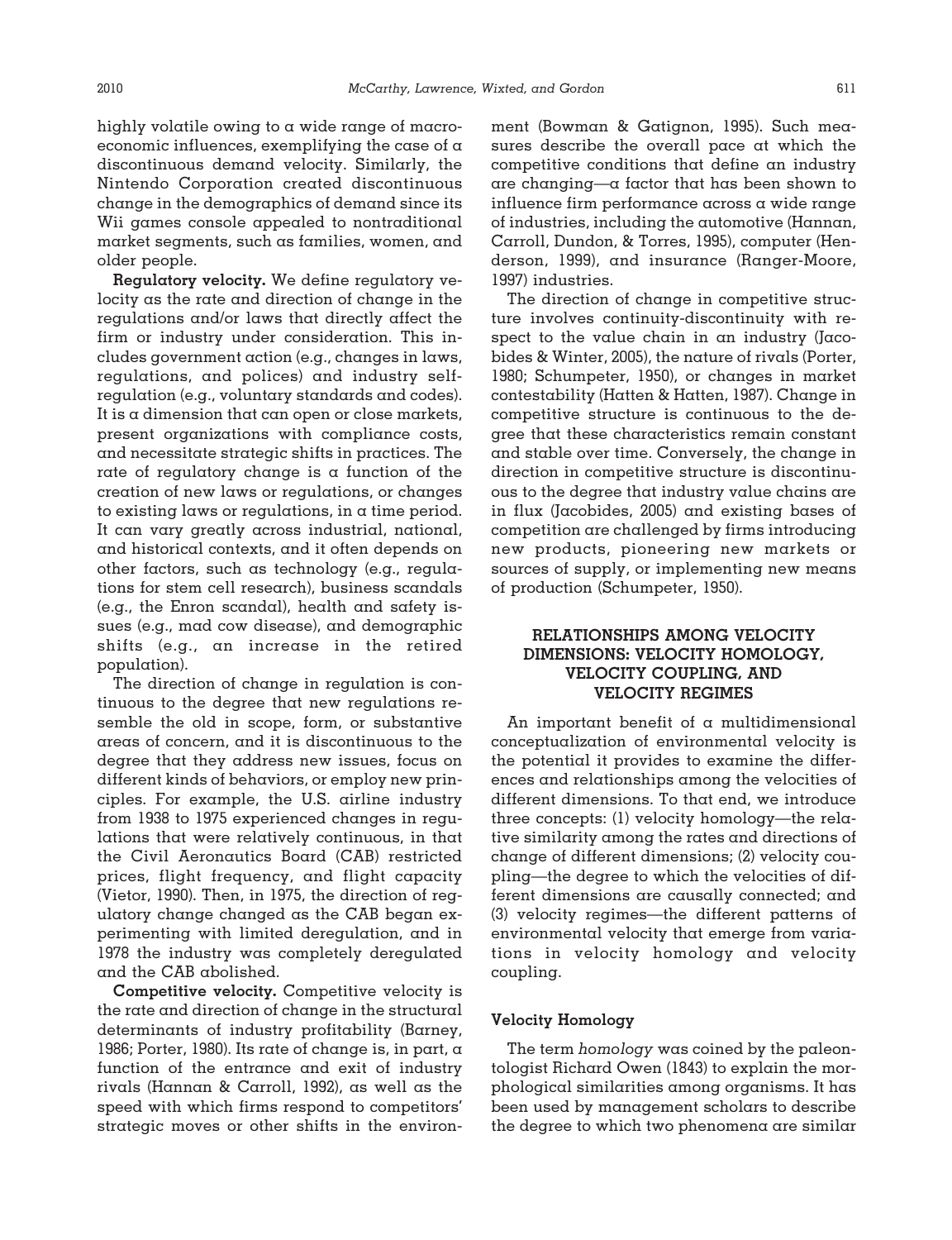(Chen, Bliese, & Mathieu, 2005; Glick, 1985; Hanlon, 2004) and is consistent with the homogeneity-heterogeneity aspect of environmental complexity (Aldrich, 1979; Dess & Beard, 1984). In our framework, velocity homology is the degree to which the rates and directions of change of different dimensions are similar to each other over a period of time. Thus, "high homology" describes a condition in which the velocities of different dimensions in a given environment exhibit relatively similar rates and directions of change, whereas "low homology" describes relatively dissimilar rates and directions of change.

To help explain velocity homology, we present a map of the velocities of different dimensions, with the rate of change and the direction of change on each axis (see Figure 1). With this image of velocity (based on the fashion apparel industry example we present in the following sections), homology is represented by the closeness of the points. Thus, low homology (as is the case in Figure 1) is represented by relatively spread out points, and high homology would be represented by relatively tightly clustered points. To operationalize this concept of homology, we suggest using distance measures and methods, such as cluster analysis (Ketchen & Shook, 1996), factor analysis (Segars & Grover, 1993), and multidimensional scaling (Cox & Cox, 2001), all of which are considered suitable for assessing interdimension similarity in construct composition (Harrison & Klein, 2007; Law, Wong, & Mobley, 1998).

An assumption of a highly homologous set of velocities typified much of the early work on high-velocity environments, in which industries such as microcomputers were characterized by "rapid and discontinuous change" across multiple dimensions (Bourgeois & Eisenhardt, 1988: 816). An assumption of high homology carried over to subsequent studies, with limited consideration of the degree to which homology might vary across firms and industries. Most studies seem to have aggregated the velocities of different dimensions, regardless of the variance among these dimensions, thereby assuming similarity (i.e., high homology in our terms) among the velocities of different environmental dimensions. Consequently, we know relatively little about the conditions and effects of lowhomology environments, where the velocity properties of a firm's multiple environmental dimensions are highly dissimilar.

To illustrate and clarify the concept of homology, we present the example of the apparel in-



**FIGURE 1 Fashion Apparel Industry Example**

Key: The solid lines indicate tight coupling and the dashed lines loose coupling.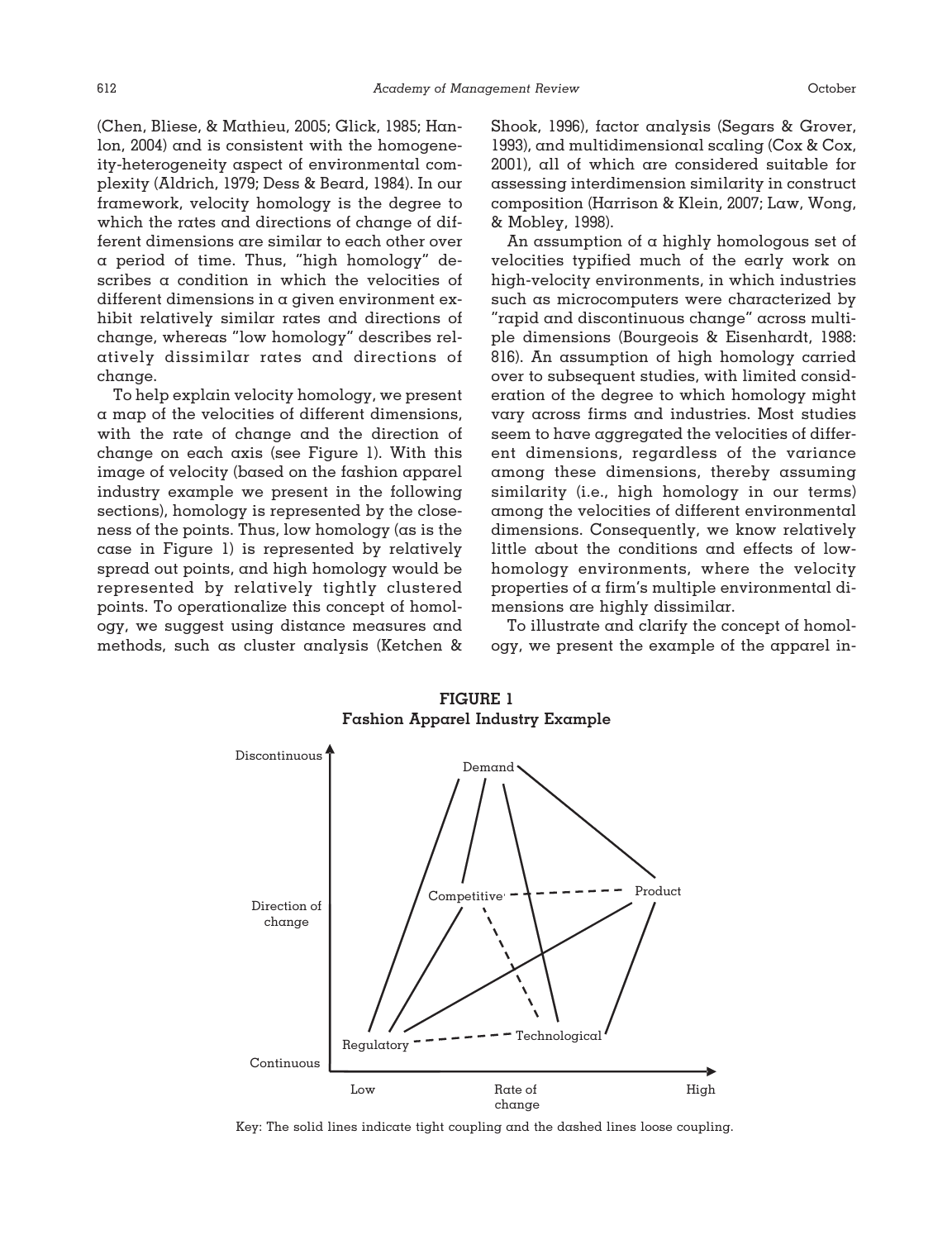dustry and focus on the industry segment involved in the design and supply of seasonal fashion apparel. This includes brands sold primarily through own-brand stores (e.g., Gap, Zara, and American Apparel) and brands sold through a mixture of own-brand stores and independent stores (e.g., Armani, Benetton, and Levi's). We chose this industry because academic studies and business reports suggest that from 1985 through 2005 the velocities of different dimensions in this industry spanned  $\alpha$  diverse range of rates and directions of change (Djelic & Ainamo, 1999; *The Economist*, 2005; Jacobides & Billinger, 2006; Taplin & Winterton, 1995).

Beginning with the product dimension, this segment of fashion retailing is associated with a relatively high rate of change and a moderately discontinuous direction. This is illustrated by the operations of Zara, one of Europe's leading fashion brands. Zara launches some 11,000 new products annually, most of which are completely new products as perceived by the customer and typically take only five weeks from design to retail store (*The Economist*, 2005). Even casual fashion houses, such as Sweden's Hennes & Mauritz (H&M) and the American chain Gap, roll out between 2,000 and 4,000 products each year. Moreover, the rate of change in products has increased, with the emergence of "fast fashion" as a dominant strategy for mass market designers/retailers (Doeringer & Crean, 2006). We argue that the direction of product change is moderately discontinuous, because although these firms launch many new products, they represent a mix of new items and extensions of existing products. This view is consistent with studies of the rate and direction of change in women's formal wear (Lowe & Lowe, 1990).

The technologies that underpin the fashion industry have been changing rapidly over the past twenty years (cf. Richardson, 1996) but at a relatively slower rate than changes in fashion products. Although manufacturing technology in the apparel industry has remained stable for nearly a century (Audet & Safadi, 2004), there have been advances in the manufacture of textiles, as well as in communication and information technologies, that have facilitated the move to quick response (Forza & Vinelli, 1997) and fast fashion (Doeringer & Crean, 2006) strategies in fashion design and retailing. The direction of these changes has been relatively continuous over the past twenty or so years—toward greater automation and efficiency in textile manufacturing, more rapid response to customer demands, and more efficient communication and coordination in fashion design and retailing (Doeringer & Crean, 2006; *The Economist*, 2005).

In contrast to product and technological velocities, regulatory change in this industry has, for the past two decades, occurred relatively slowly and continuously. The regulation that affects this industry most significantly is directed at the manufacture of clothing and the protection of consumer rights, both of which have changed slowly over that period. With respect to the manufacture of garments, the Multi Fibre Arrangement (MFA) was introduced in 1974 as a shortterm measure to govern world trade in textiles and garments, imposing quotas on the amount developing countries could export to developed countries (Spinanger, 1999). This regulation underwent only minor modifications until it expired in 2005 (Audet & Safadi, 2004). Nationallevel regulation tends to focus on labor and employment standards. In response to the shift of clothing manufacturing from developed to emerging economies, the governments of Western nations have been reluctant to further regulate (and potentially stifle) clothing manufacturing, much of which occurs as home-based work (Ng, 2007).

Change in demand for fashion apparel has, for the past twenty years, occurred moderately slowly, with a high degree of discontinuity. Researchers argue that the fashion industry is characterized by low to moderate levels of positive sales growth each year (Nueno & Quelch, 1998), with occasional major demographic and lifestyle shifts and changes in customer preferences (Danneels, 2003; Siggelkow, 2001). Although the direction of change in demand for fashion has oscillated between relative stability and discontinuity over the last 150 years (Djelic & Ainamo, 1999), the past 20-year period has been associated with customers becoming more demanding, arbitrary, and heterogeneous (Djelic & Ainamo, 1999; *The Economist*, 2005).

The competitive velocity of the fashion industry has long fascinated observers. In recent years it has altered as increased cost pressures have led firms to engage in rapid-fire attempts to source the lowest-cost materials and to move labor-intensive aspects of the value chain to countries with lower costs. The industry has also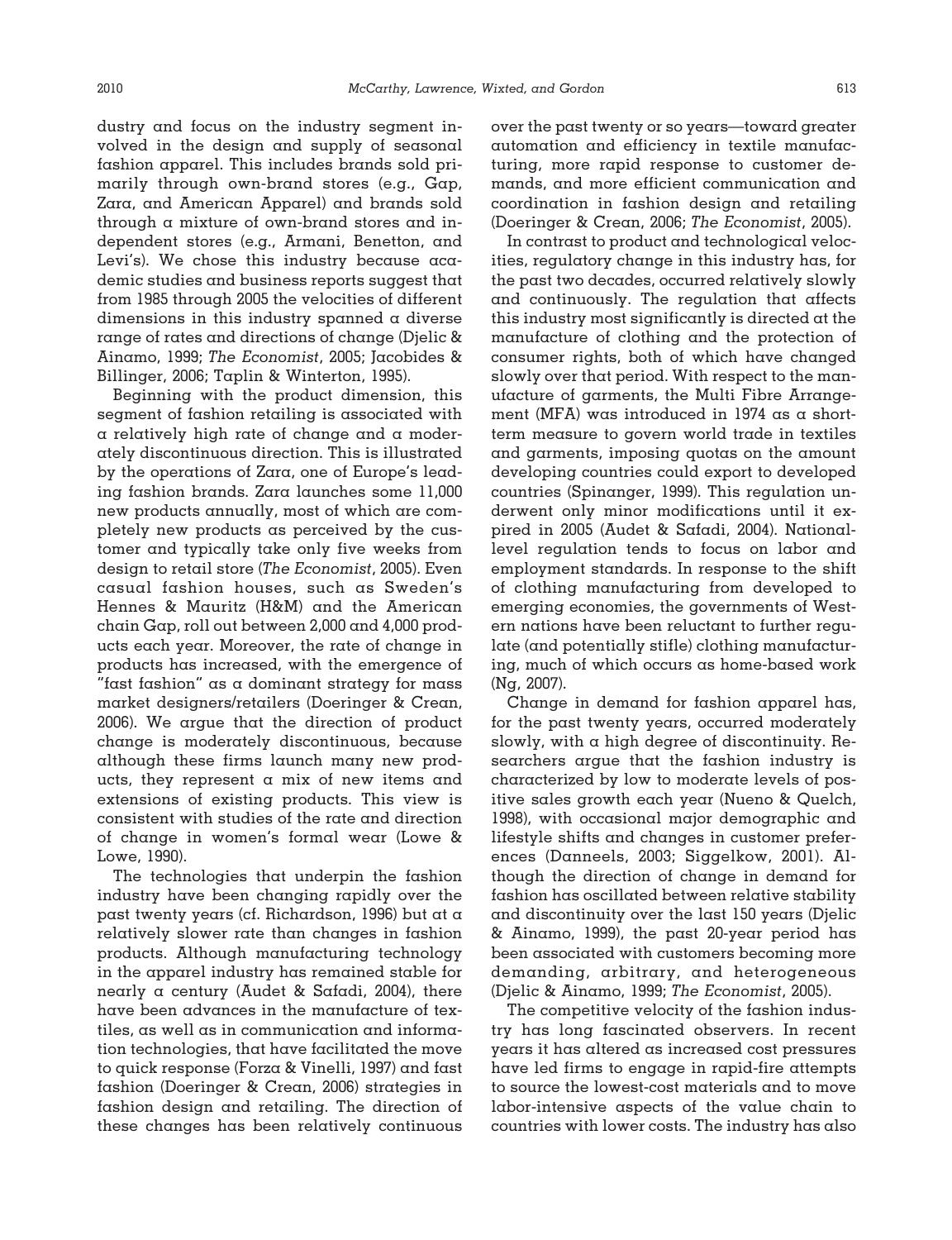experienced constant shifts in the major centers of production (Dosi, Freeman, & Fabiani, 1994). By way of example, U.S. employment levels in this sector in 2002 were a third of what they were in the early 1980s (Doeringer & Crean, 2006). The intersection of cost pressures and the increasing rate of change in consumer preference and demand has led to significant shifts in firms' strategies, particularly speeding up the supply chain (Richardson, 1996) and altering organizational structures and boundaries (Djelic & Ainamo 1999; Jacobides & Billinger, 2006; Siggelkow, 2001). Such conditions characterize change that is both moderately rapid and continuous in nature.

The fashion industry points to two important issues with respect to understanding homology among environmental velocity dimensions. First, it highlights that the organizational environment is composed of a number of distinct dimensions, each of which is defined by its own rate and direction of change—or velocity. Second, we see that there are significant differences in the rates and directions of change (low homology) across the five dimensions that we have considered. This makes the idea of describing the industry as having a single velocity, whether based on an "average" across dimensions or on the velocity of whichever dimension might be considered most important, misleading both to researchers attempting to understand the industry and to managers needing to make strategic decisions.

#### **Velocity Coupling**

A second important aspect of the relationship between velocity dimensions is the degree to which and the ways in which they interact over time. We examine these interactions through the concept of coupling. This is the degree to which elements of a system, including product components (Baldwin & Clark, 1997; Sanchez & Mahoney, 1996), individuals (DiTomaso, 2001), organizational subunits (Meyer & Rowan, 1977; Weick, 1976, 1982), and organizations (Afuah, 2001; Brusoni, Prencipe, & Pavitt, 2001), are causally linked to each other (Orton & Weick, 1990; Weick, 1976). In our framework velocity coupling is the degree to which the velocities of different dimensions in an organizational environment are causally connected—the degree to which a change in the velocity of one dimension causes a change in the velocity of another.

Weick (1976) defined loosely coupled systems as those in which the properties of constitutive elements are relatively independent, whereas the properties of elements in tightly coupled systems are strongly mutually dependent. Weick (1982) further argued that loose coupling involves causal effects that are relatively periodic, occasional, and negligible, whereas tight coupling involves relatively continuous, constant, and significant causal effects. Thus, we describe the velocities of different dimensions of a firm's environment as loosely coupled when changes in the velocity of one dimension (e.g., technology velocity) have relatively little immediate, direct impact on the velocities of other dimensions (e.g., product velocity), and we describe them as tightly coupled when the relationship between the velocities of different dimensions involve significant immediate, direct causal effects. To determine the degree of coupling between velocity dimensions, we suggest using structural equation modeling (Kline, 2004), which is recommended for operationalizing covariance between construct variables (Law et al., 1998).

Although coupling and homology both describe the relationships among velocity dimensions, they are separate, distinguishable aspects of those relationships. The velocities of different dimensions can have high levels of interdependence (coupling), regardless of whether they exhibit similar rates and directions of change (homology). Homology is a firstorder property of velocity, describing the similarity among velocities over a period of time. In contrast, coupling is a second-order property, describing the degree to which changes in the velocity of a dimension affect the velocity of another dimension over the same specified period of time. The distinction between homology and coupling is observable in the biotechnology industry, which experiences high rates and discontinuous directions of technological change but relatively slow, continuous regulatory and product velocities (Zollo, Reuer, & Singh, 2002). While these dimensions have very different velocities (low homology), there is evidence to suggest that they are relatively tightly coupled. This is illustrated by the impacts of the 2001 U.S. regulation on stem cell research, which restricted research to twenty-one stem cell lines (a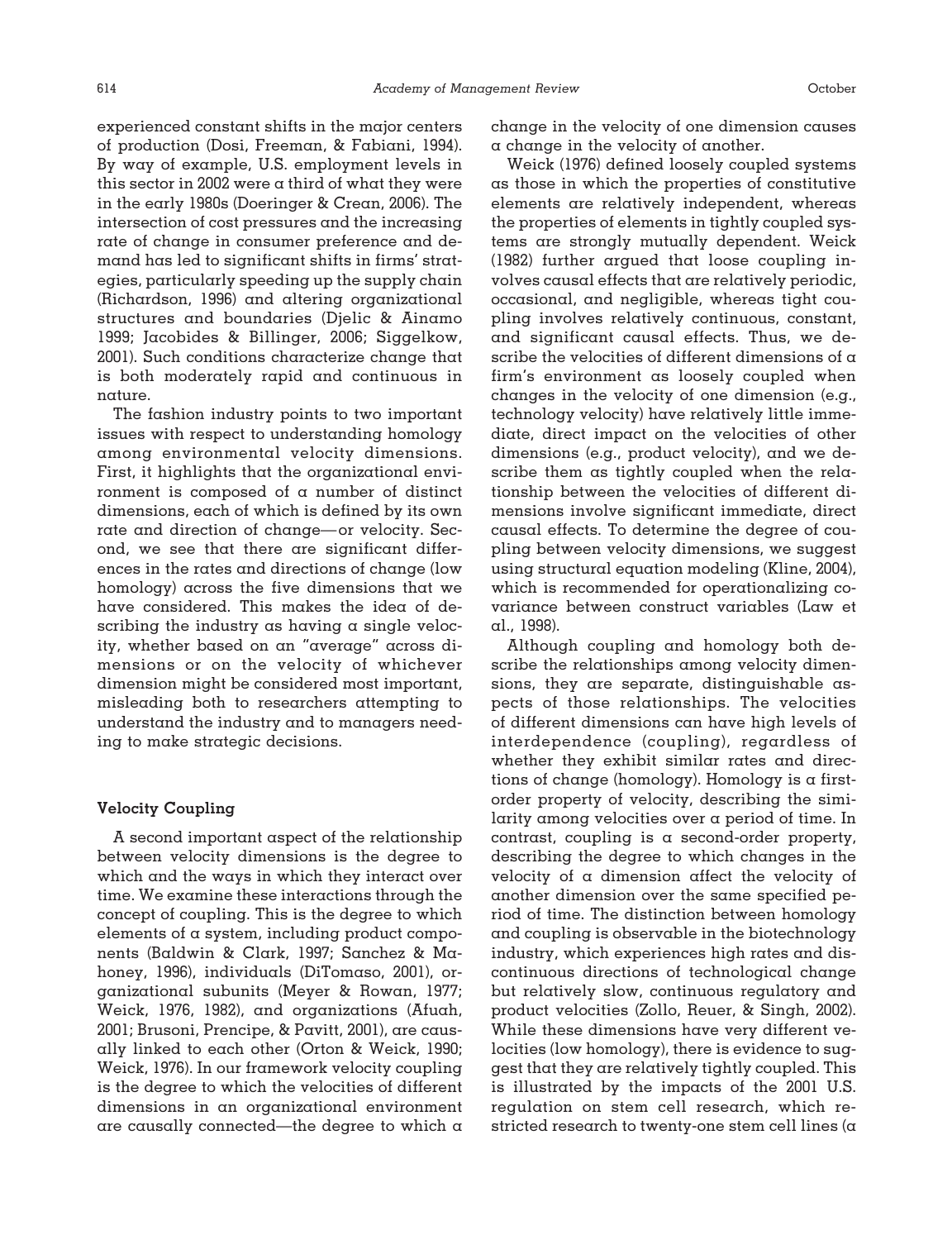family of constantly dividing cells) and, in turn, limited the rate and direction of U.S. stem cell research activity (i.e., technological velocity) relative to other countries. In 2009 this regulation was overturned, permitting research on up to 1,000 new stem cell lines, allowing "U.S. human embryonic stem-cell research to thrive at last" (Hayden, 2009: 130).

We again draw on the fashion apparel industry to illustrate the idea of coupling among velocity dimensions. Beginning with products, changes in the velocity of this dimension have been attributed to increases in the adoption of new communications, design, and manufacturing technologies, suggesting a relatively tight coupling between product and technological velocity dimensions. Perhaps most significant, changes in the direction of technology have improved the ability of fashion apparel firms to gather market feedback and, thus, to develop new product offerings at a faster rate (Jacobides & Billinger, 2006; Kraut, Steinfield, Chan, Butler, & Hoag, 1999; Richardson, 1996). Similarly, the velocity of demand has been tightly coupled to product velocity over the past two decades: industry observers argue that the perceived new arbitrariness of customer demand has forced fashion organizations to frequently engage in large-scale market explorations (Cammet, 2006; Jacobides & Billinger, 2006). In contrast, there is little evidence of a strong relationship between product velocity and competitive velocity. Product velocity appears to be primarily driven by changes in market demand and the product innovation programs of existing organizations exploiting those changes, as opposed to a flow of new entrants (Cammet, 2006).

In terms of the velocity of regulation in this industry, there is evidence that it is tightly coupled to the velocities of competition, demand, and products, with changes in international trade regulations (Spinanger, 1999) and domestic labor standards (Ng, 2007) leading to increasing imports from developing economies, both creating and satisfying the demand for cheaper fashion products. Similarly, the velocities of competition and demand appear to be tightly coupled, with firms in this industry attempting to predict and adapt to what Siggelkow (2001) calls "fit-destroying changes" that can significantly alter their competitive positions. There is also tight coupling between the velocity of technology and the velocity of demand. For example, in their study of the U.S. fashion apparel industry in the 1980s, Abernathy, Dunlop, Hammond, and Weil (1999) explain how changes in demand led to "lean retailing," which, in turn, required firms to drastically alter their information and production technologies to enable new working practices. In contrast, there is little evidence to suggest that changes in the velocity of technology for the fashion industry will affect or are affected by changes in the velocities of competition or regulation.

In this illustrative example (see Figure 1), we argue that seven of ten possible dyadic connections among velocity dimensions are relatively tightly coupled (designated by solid lines) such that changes in the velocity of one dimension will affect the velocity of another. We have argued that the three other connections are loosely coupled, as indicated by the dotted lines. Thus, although not all of the velocity dimensions of the fashion industry exhibit strong causal connections to each other, we suggest that this industry can be described as a relatively tightly coupled environment. Any assignment of such a category is somewhat arbitrary without a formal measurement of coupling, so for now we follow work on modular (loosely coupled) and integrated (tightly coupled) organizational forms that suggests that when at least 50 percent of the system elements are tightly coupled to each other, the system can be considered tightly coupled (Schilling & Steensma, 2001).

### **Velocity Regimes**

We propose the concept of  $\alpha$  velocity regime as a way to describe the pattern of velocity homology and velocity coupling within an organizational environment. Although both these characteristics of velocity vary continuously, we focus on combinations of high or low homology and tight or loose coupling to more clearly illustrate how they vary and the effects of these variations. The result is a typology (see Figure 2) with four distinct velocity regimes that represent ideal types, rather than an exhaustive taxonomy of velocity conditions. To illustrate and visualize the degrees of homology and coupling that characterize each regime, we have embedded a variation of Figure 1 into each cell of Figure 2. Like Figure 1, these embedded figures present illustrative sets of velocities, the rela-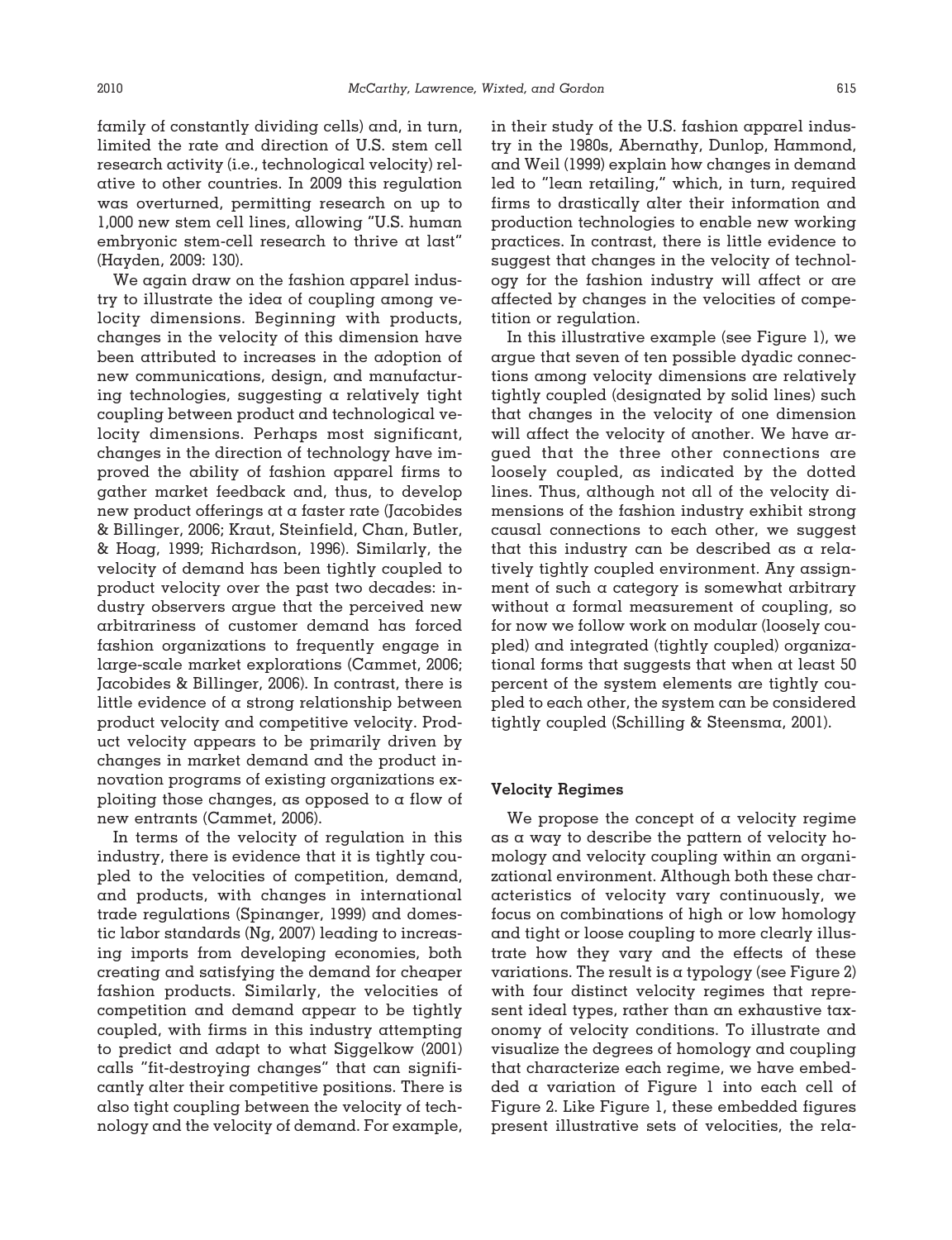

**FIGURE 2 Environmental Velocity Regimes**

Key: T = technological velocity, R = regulatory velocity, D = demand velocity, C = competitive velocity, and P = product velocity. The solid lines indicate tight coupling and the dashed lines loose coupling.

tive positions of which indicate their rates and directions of change for different dimensions.

The first velocity regime in our typology occurs when environmental dimensions are highly homologous and loosely coupled to each other. We call this the "simple velocity regime" because it has similar rates and directions of change across all dimensions. Thus, regardless of whether these dimensions are all changing slowly and continuously or rapidly and discontinuously, we argue that it is the relative uniformity of the change in strategic information that makes the environment relatively analyzable (Daft & Weick, 1984). Furthermore, because the velocities of the multiple dimensions are loosely coupled, they are free to vary independently so that changes in the velocity of one dimension are unlikely to affect the velocities of other dimensions.

An example of a simple velocity regime is the U.K. tableware industry from the mid 1950s to the late 1970s. During this period, this industry was exposed to changes in regulations, demand, product, technology, and competition that were all relatively slow and continuous in nature (Imrie, 1989; Rowley, 1992). At the same time, this industry had relatively loose coupling among velocity dimensions. For example, when change did occur in the velocity of the product dimension during the 1970s, due to an increase in the rate at which product variety and customization changed, the only other velocity dimension to be affected was technology, whereby changes in the flexibility of production machinery altered at a similar rate (Carroll, Cooke, Hassard, & Marchington, 2002; Day, Burnett, Forrester, & Hassard, 2000). This combination of high homology and loosely coupled dimension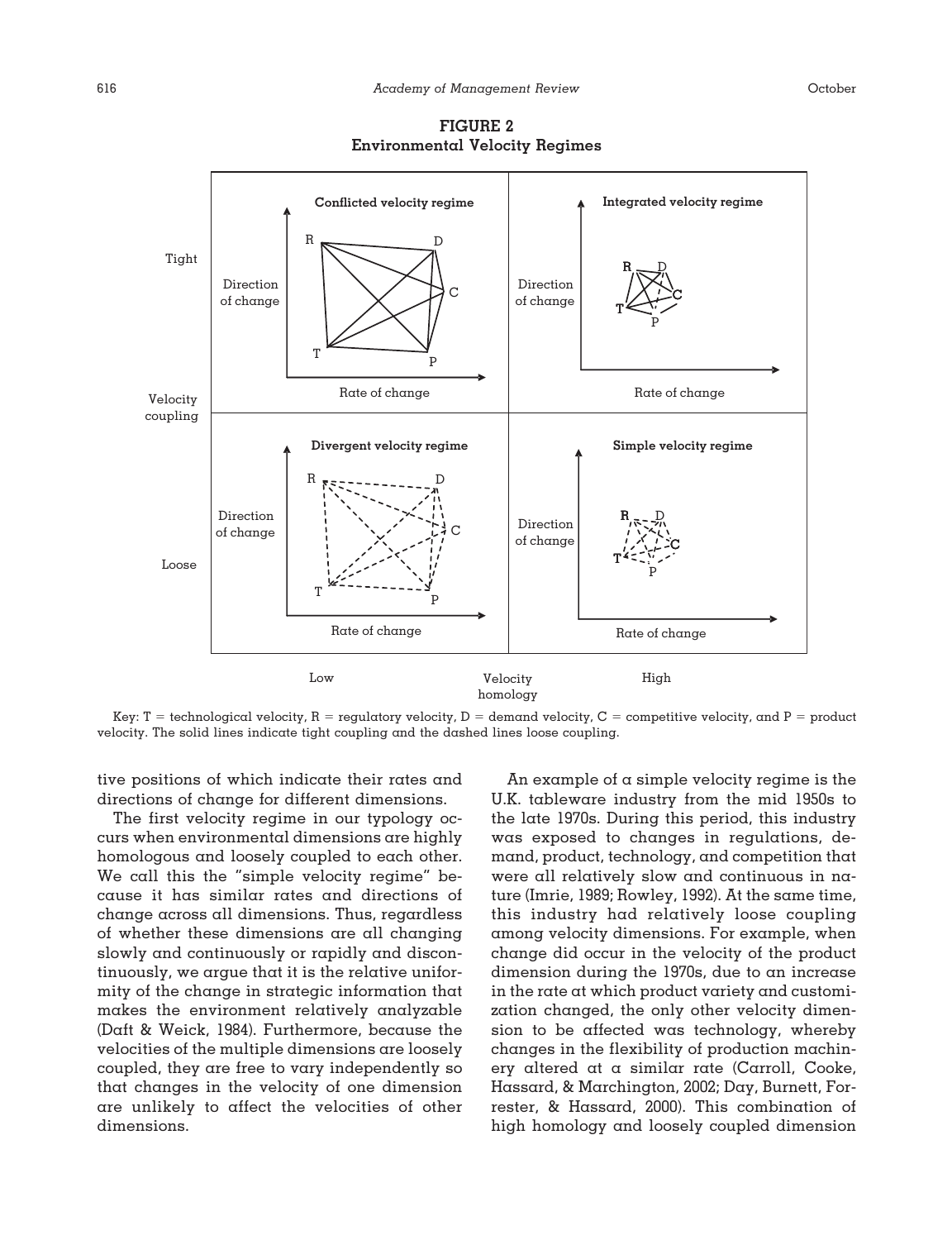velocities created an environment that analysts and scholars described as being uniformly stable, consistent, and regular in nature (Imrie, 1989).

The second environmental velocity regime in our typology occurs when the velocities of different dimensions are highly homologous and tightly coupled. This creates what we call an "integrated velocity regime." This regime is integrated in two senses: the velocity attributes of each dimension (i.e., rates and directions of change) are very similar, and the velocities of the dimensions are highly interdependent on each other for a period of time. The tight coupling differentiates this regime from the simple regime, presenting managers with the complex task of monitoring and responding to causally connected changes in a velocity. This is what Aldrich (1979: 77) calls the "everything's related syndrome," where a change in the velocity of one dimension reverberates throughout the velocities of other dimensions. Together, these conditions create an environment that is best understood as having, at least for a time, a single overarching velocity. Moreover, if all the dimensions are changing rapidly and discontinuously, this situation will be exemplified by the "high-velocity" industries that have dominated research on environmental velocity.

Consequently, an example of an integrated velocity regime is the global computer industry from approximately 1982 to 1995. During this period, which is known as the third era of the industry, the microprocessor and personal computer were invented (Malerba, Nelson, Orsenigo, & Winter, 1999), and most of the environmental dimensions were changing rapidly and in a discontinuous direction. Firms were frequently entering and exiting the industry, as well as forming and breaking alliances with each other (Bresnahan & Malerba, 1999; Langlois, 1990). Technological substitution in hardware and software was a frequent occurrence, resulting in regular product innovations (Bourgeois & Eisenhardt, 1988; Brown & Eisenhardt, 1997). While Eisenhardt and colleagues clearly argued that such conditions equated to multiple velocities undergoing similar "rapid and discontinuous change," we suggest there was also a significant level of interdependence among the velocities of these dimensions. For example, studies have explained how the velocity of competition affected the rate at which new technologies and

products were developed, which, in turn, affected the rate at which new market segments were created (Bresnahan & Malerba, 1999; Langlois, 1990). This coupling among dimensions also brought about the wholesale change in the velocities that occurred around 1995 as the industry began its fourth era—the age of the network (Malerba et al., 1999).

The third velocity regime, which we call the "divergent velocity regime," has a set of dissimilar and loosely coupled velocities, so firms face diverse and possibly contradictory environmental conditions. This potentially makes the environment more difficult to analyze, because some dimensions change slowly and continuously generating modest amounts of information while other dimensions change rapidly and discontinuously—producing large quantities of information that quickly becomes inaccurate or obsolete. This set of dissimilar velocities presents diverse temporal demands on the information processing and sensemaking abilities of managers. The relatively loose coupling among these dissimilar velocities, however, somewhat lessens the challenge of monitoring and responding to environmental conditions, because changes in the velocities of different dimensions are relatively independent, limiting the potential for rapid, widespread change in the flows of strategic information.

An example industry of this regime would be the U.S. flat glass manufacturing industry from 1955 to 1975. During this period, the environmental dimensions for this industry had very different and unconnected velocities. The technology float glass production methods—that was developed to produce flat glass was adopted relatively quickly during this period compared to other process technology innovations (Teece, 2000). It was also a discontinuous change that revolutionized how flat glass was made, with productivity gains approaching 300 percent as the need for grinding the glass was eliminated (Anderson & Tushman, 1990). This led to significant price/performance improvements so that float glass products replaced existing flat glass products in a relatively rapid and continuous fashion, rising from 30 million square feet per year of glass in 1960 to 1,730 million square feet per year of glass in 1973 (Bethke, 1973). Because this change in demand was generated by existing producers for existing automotive and construction customers, the pace and direction of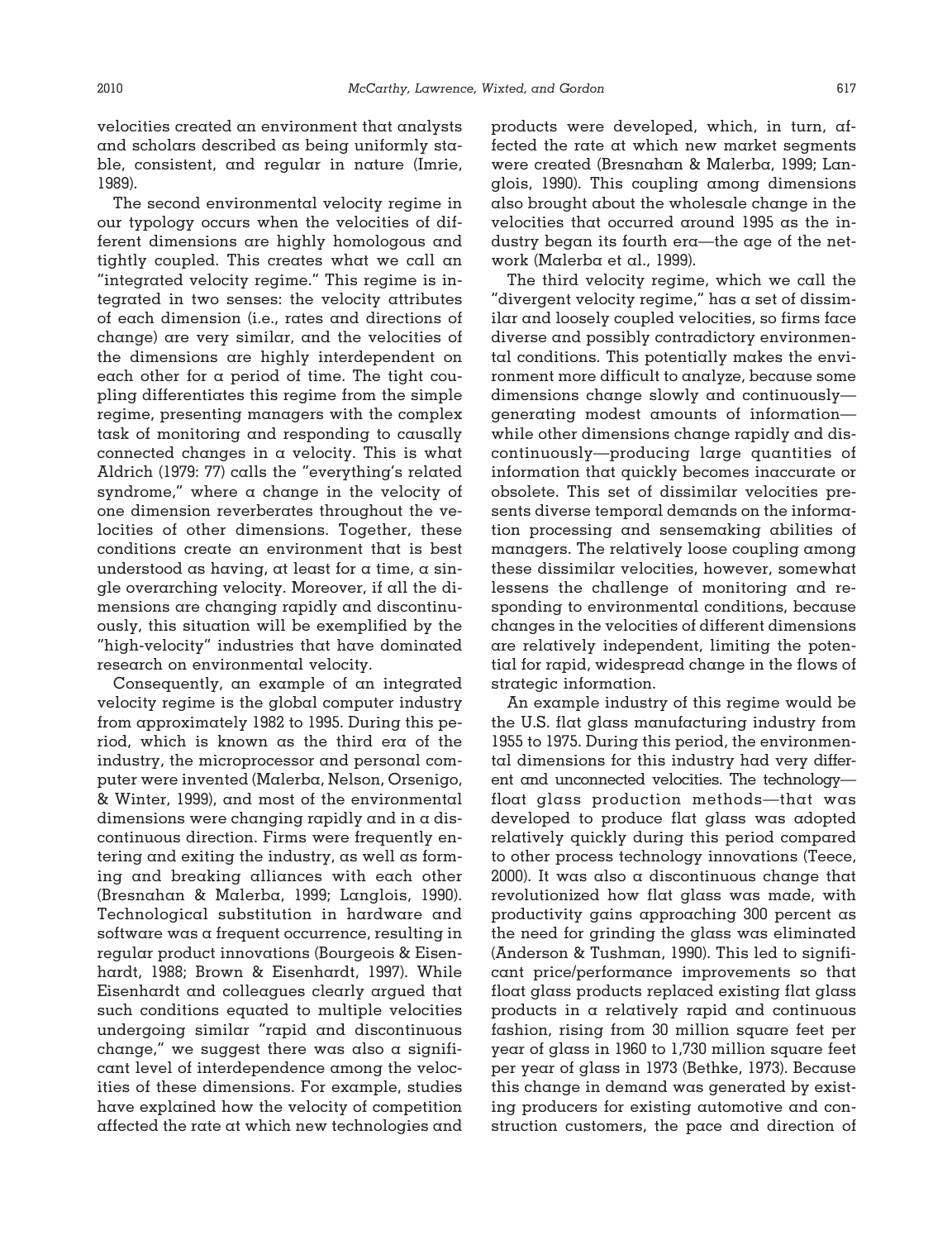competitive change remained relatively slow and continuous in nature. The only significant regulatory event for this industry was that the U.S. Tariff Commission and Treasury more frequently cited foreign producers for dumping flat glass on the U.S. market at prices lower than those in their own markets (Bethke, 1973). This link between the rate of government action and the increase in production capacity from the new technology appears to be the only major interdependency between the different velocities of the dimensions for this industry during this period.

The final velocity regime we propose is composed of dimensions whose velocities are relatively dissimilar and tightly coupled. We call this the "conflicted velocity regime," since organizations operating with such a regime will experience diverse and potentially contradictory velocities that are also highly interdependent. As in the case of the divergent regime, the low level of homology among velocity dimensions in the conflicted velocity regime leads to conditions that are, as a whole, inconsistent and relatively unanalyzable. However, the tight coupling among these heterogeneous velocities increases the difficulty associated with tracking, understanding, and responding to changes in the conditions of this regime, because the causal variation makes the environment relatively unstable over time. Although neglected in the velocity literature, we believe that this kind of velocity regime may be quite common. Our example of the fashion industry since the mid 1980s illustrates the dynamics associated with the conflicted velocity regime. We argued that the rates and direction of change in this industry span a diverse range. We further argued that this industry's environmental dimensions are relatively tightly coupled. Such conditions define an environment with  $\alpha$  set of dimensions that are not only changing dissimilarly but are also highly interdependent.

# **ORGANIZATIONAL AND STRATEGIC IMPLICATIONS**

The importance of environmental velocity is due to the impacts it has on key organizational and strategic processes. Thus, in this section we examine how a multidimensional conceptualization of environmental velocity would affect our understanding of these impacts. We explore the implications of velocity homology and velocity coupling in terms of their general impacts on organizing and on the processes of strategic decision making and new product development.

## **Implications of Velocity Homology**

We argue that the notion of velocity homology significantly affects how we need to think about the relationship between an organization and the temporal characteristics of its environment. The dominant notion that has emerged over the past two decades in the velocity literature, and more broadly in research on time and organizations, has been the importance of organizations operating "in time" with their environments and in synchrony across their subunits and activities. This is the view of research on organizational "entrainment" (Ancona & Chong, 1996; McGrath, Kelly, & Machatka, 1984; Pérez-Nordtvedt, Payne, Short, & Kedia, 2008), which argues that "functional groups not only must be [internally] entrained with each other for the organization to work, there must also be external entrainment, at both the subsystem and system levels, to ensure adaptation to the environment" (Ancona & Chong, 1996: 19). The impact of external entrainment on performance is echoed in research on high-velocity industries, which argues that organizational performance in such environments is associated with rapid decision making (Eisenhardt, 1989) and fast new product development (Eisenhardt & Tabrizi, 1995; Schoonhoven, Eisenhardt, & Lyman, 1990). In their discussion of "timepacing," Eisenhardt and Brown (1998) provide examples of the importance of external entrainment, including the household goods manufacturer that timed its product launch cycles to key retailers' shelf planning cycles and, thus, was able to win more shelf space.

Our multidimensional conceptualization of velocity suggests that temporal alignment between an organization's operations and its environment is critically important but that variations in homology create significant limits to the synchronization of activities within firms (internal entrainment). If the velocities associated with different environmental dimensions are similar, as in our high-homology regimes (simple and integrated), then it is appropriate to entrain the pace and direction of all organizational activities to this uniform environmental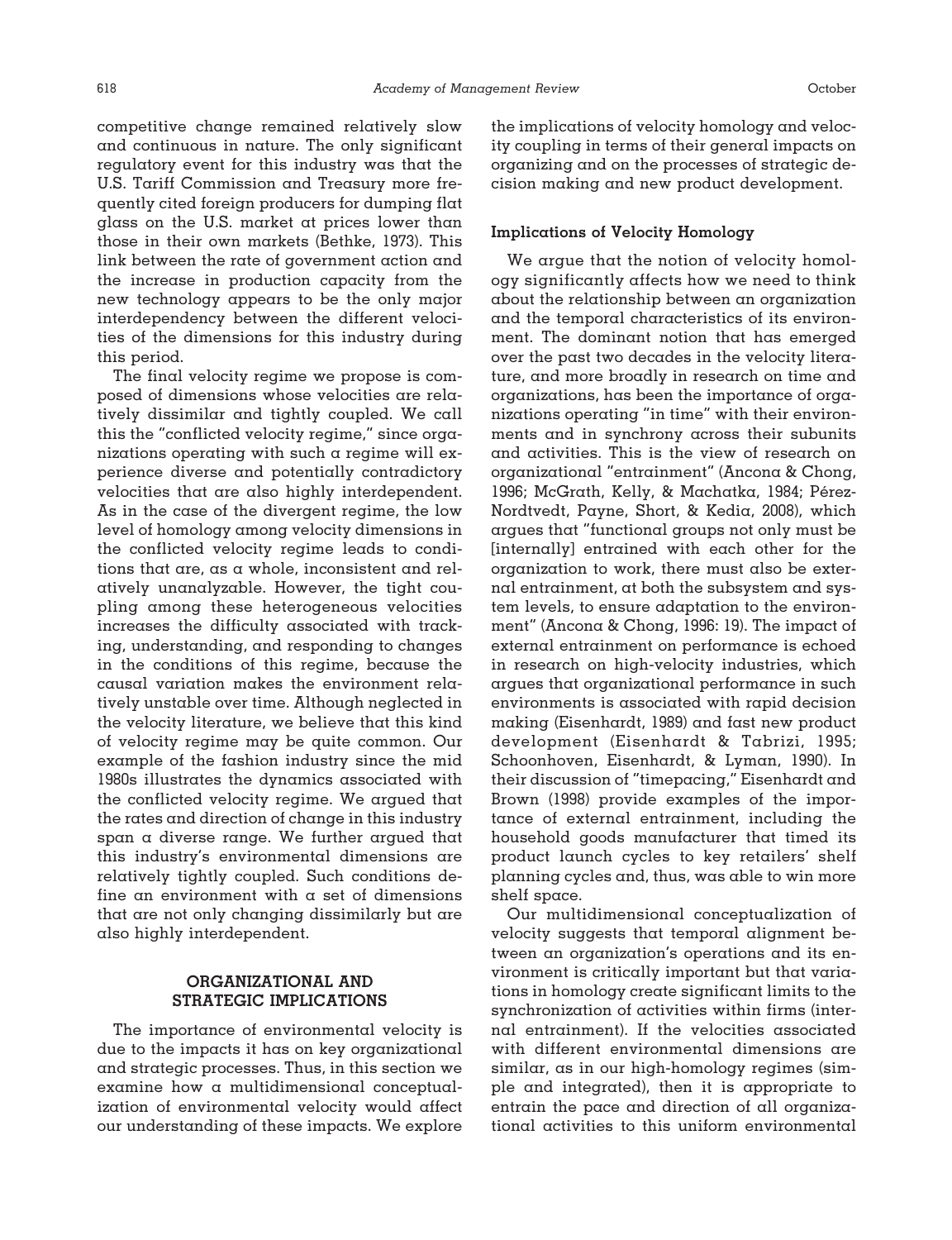velocity. This will be a relatively simple situation to manage. However, if the dimension velocities differ significantly, as in our lowhomology regimes (conflicted and divergent), then the situation will be more difficult to manage. This is because the task of entraining organizational activities with dissimilar dimension velocities will lead to heterogeneous sets of paces and directions of activities within firms. Such differences create challenges for firms, including potential incoherence among subunits and activities, fragmented internal information flows, and the breakdown of issue capture and analysis across intraorganizational boundaries. Furthermore, managers who understand that changes in velocity homology conditions can be both endogenous and exogenous in nature will have not only the option of reactively entraining their organizations to their environment but also the option of trying to alter the speed and direction of change in specific environmental dimensions to suit their organization. Firms might, for example, lobby to influence the rate at and direction in which legislators develop laws and regulations (i.e., shape what is regulated/ deregulated in an industry and the pace at which regulatory reform occurs), or undertake marketing activities to influence changes in demand.

A central theme of research on environmental velocity has been its effect on strategic decision making—those "infrequent decisions made by the top leaders of an organization that critically affect organizational health and survival" (Eisenhardt & Zbaracki, 1992: 17). Following our general argument regarding the impact of velocity homology, we argue that variations in homology reward strategic decision-making activities that are individually entrained with the velocity of their relevant environmental dimension. Thus, more effective strategic decision making in high-homology regimes (simple and integrated) will involve a set of activities with similar paces and directions. Such internal consistency will provide benefits in terms of greater efficiency and lowered task conflict (Gherardi & Strati, 1988). In contrast, strategic decision making in low-homology regimes (conflicted and divergent) will be more effective when the pace and direction of strategic decision-making activities are dissimilar, because they are tailored to their relevant but distinct dimension velocities.

A second key strategic process that illustrates the implications of velocity homology is new product development—the set of activities that transforms ideas, needs, and opportunities into new marketable products (Cooper, 1990). Previous research has shown the value of rapid new product development in high-velocity industries (Eisenhardt & Tabrizi, 1995) but leaves open the question of how this might change if we incorporated a multidimensional conception of environmental velocity. Although new product development processes may seem to be primarily linked to the product dimension of the organizational environment, they cut across a wide range of organizational functions, including research, development, design, manufacturing, legal, marketing, and sales. Consequently, each of these different new product development activities collects, interprets, and applies relevant information from different dimensions of the organization's environment. Thus, the contribution of each function to new product development is likely to be more effective when that function is entrained with the environmental dimension for which it is more directly responsible. The ability of marketing, for instance, to effectively contribute to the development of new products depends on its being entrained with the velocity of demand. This means that different new product development functions may need to operate at different speeds and in different directions in order to ensure process-environment entrainment. Again, this can potentially create significant organizational challenges in terms of coordination and integration across the stages of the new product development process.

## **Implications of Velocity Coupling**

We argue that the notion of velocity coupling significantly affects how we think about the stability of velocity conditions and impacts how organizations coordinate changes in the pace and direction of their internal activities. Previous research has tended to treat environmental velocity not only as a unidimensional concept but as a relatively stable feature of organizational environments. In contrast, we argue that variations in velocity coupling will lead to important differences in the stability of the velocity conditions of environments. For firms operating in tightly coupled environments, a change in the velocity of any one dimension (e.g., technology)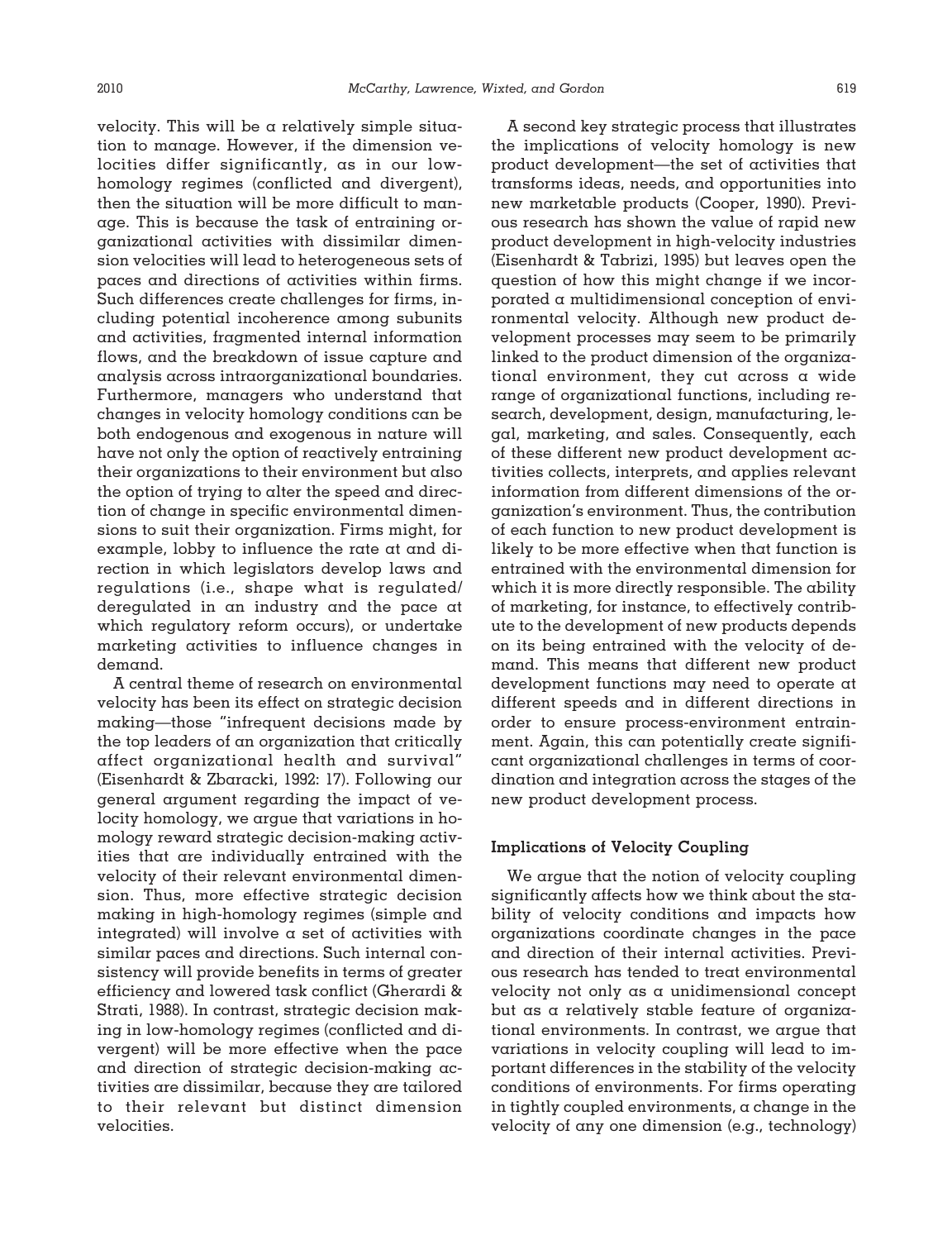will have a broad impact on the velocity conditions of the regime, through its effects on the velocities of the other dimensions to which it is coupled (e.g., products, demand, competition). This suggests that regimes with tight velocity coupling (integrated and conflicted) will have relatively unstable velocity conditions. This argument follows research on coupling in both organizational environments and organizations that has shown that tight coupling among elements of a system increases the instability of that system (Aldrich, 1979; Dess & Beard, 1984; Terreberry, 1968). An important facet of this instability is the rhythms through which it occurs. The impacts of changes in the velocity of one dimension on the velocities of other dimensions are unlikely to occur instantaneously but, rather, over time, as the social and technological mechanisms that connect the dimensions are sequentially triggered and exert their impact.

We argue that the environmental instability and sequencing of changes associated with tight coupling provide an advantage to certain firms over others. In particular, tightly coupled regimes (integrated and conflicted) will reward firms that employ mechanisms that sensitize them to velocity changes and allow them to rapidly and effectively shift the paces of their internal operations. Typical mechanisms could include strategic scanning systems that managers use to monitor and respond to changes in their environments (Aguilar, 1967; Daft & Weick, 1984) and "interactive control systems" (Simons, 1994) to promote external reflection and internal communication and action. These mechanisms are analogous to other traditional organizational integration (Lawrence & Lorsch, 1967) and boundary-spanning (Galbraith, 1973) mechanisms, but with a focus on coordinating change in the pace and direction of organizational activities to match temporal instability in the environment.

Moreover, sequenced changes in velocities provide an advantage to firms that recognize these causal connections and are consequently able to anticipate sequences of velocity changes. For example, increases in human genetic engineering technology in the late 1990s led geneticists and government agencies to call for more regulation to control the development and application of this technology. Those firms that anticipated the connection between technological velocity and regulatory velocity proactively planned and shifted the velocities of their research advocacy units to better link with the activities of patient advocacy groups. These changes helped the industry to garner the public support necessary to overturn regulations (Campbell, 2009).

Achieving this sequenced change in the pace and direction of organizational activities would involve the use of time-based mechanisms. These include scheduling and project deadlines, information technologies that align organizational activities, and resource allocation rules that specify the time to be spent on decision tasks (McGrath, 1991).

As with velocity homology, changes in velocity coupling may stem from external conditions, or it may be that managers are able to increase or decrease the causal connections among velocity dimensions in order to create strategic advantage for their firms. One strategy to affect velocity coupling is to alter the degree of modularity in products (Baldwin & Clark, 1997; Sanchez & Mahoney, 1996), technologies (Yayavaram & Ahuja, 2008), organizations (Meyer & Rowan, 1977; Weick, 1976, 1982), or interorganizational networks and supply chains (Afuah, 2001; Brusoni et al., 2001). Such changes can affect the overall coupling among environmental dimensions, particularly if they establish new competitive standards. Furthermore, such changes can be hard to attain and therefore difficult to imitate, thus creating a competitive advantage. Shimano, for example, became the dominant supplier of bicycle drive train components (shifters, chains, derailleurs, etc.) by developing high-performing, tightly coupled component systems that changed the nature of the new product development and production functions for their customers, as well as the nature of end-user demand. Shimano's strategy altered the pace and direction of multiple velocity dimensions for the bicycle industry and has been credited with helping Shimano gain almost 90 percent of the drive train market for mountain bicycles (Fixson & Park, 2008).

The effects of velocity coupling on how organizations coordinate their activities can also be illustrated by considering strategic decision making and new product development processes. For strategic decision making, coordination is an issue of social cognition within top management teams (Forbes & Milliken, 1999), which we argue is significantly affected by the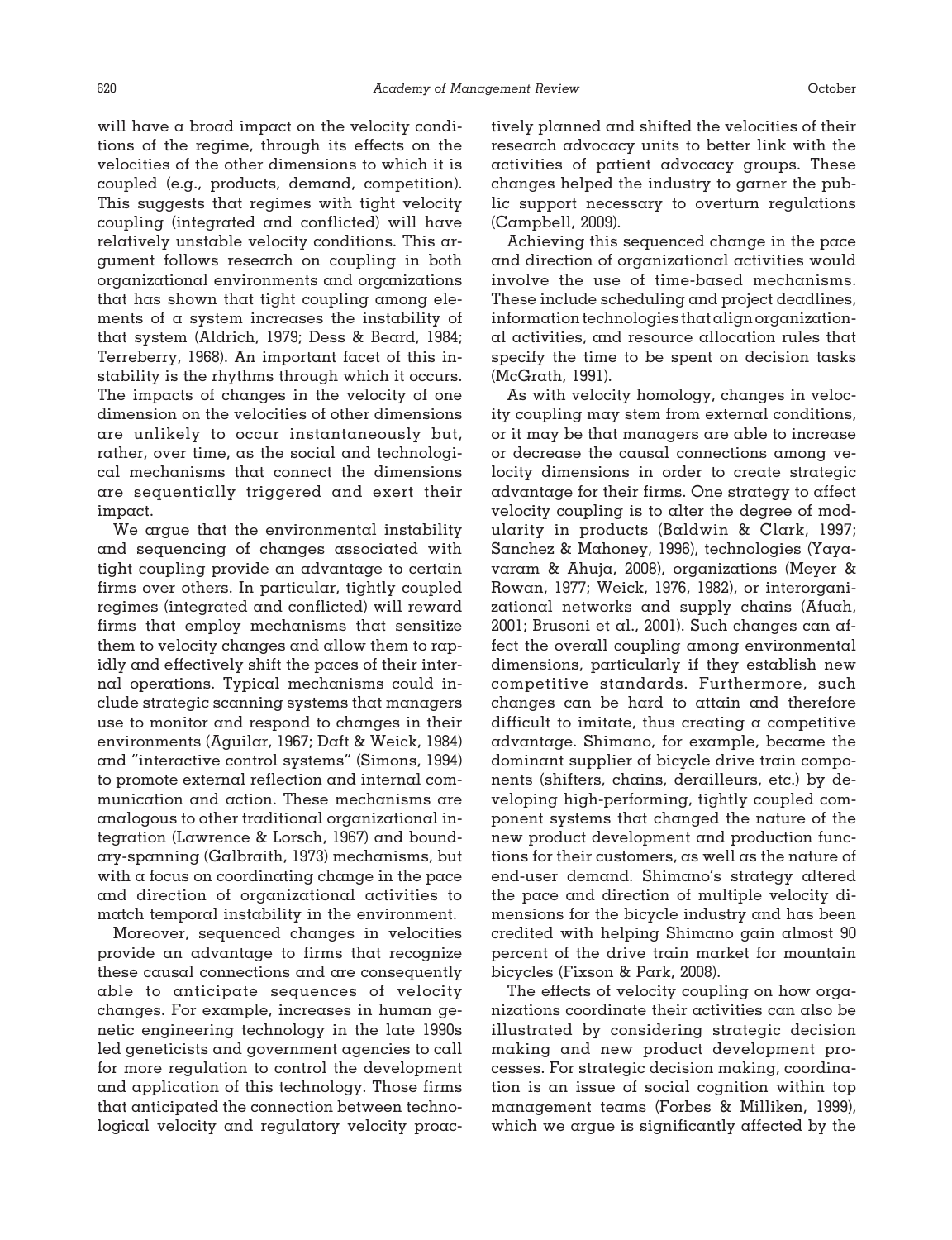"temporal orientation" of a team. A temporal orientation is a cognitive concept that describes how individuals and teams conceive of time—as "monochronic," a unified phenomenon that motivates attention to individual events in serial fashion, or as "polychronic," a heterogeneous phenomenon that necessitates simultaneous attention to multiple events (Ancona, Okhuysen, & Perlow, 2001; Bluedorn & Denhardt, 1988; Hall, 1959). We argue that strategic decision making in tightly coupled regimes would benefit from a polychronic orientation on the part of top management teams so that team members share a view of time as malleable and unstructured. This would help them to simultaneously coordinate strategic decision-making velocities and to pay continuous partial attention to a broad set of issues (Stone, 2007). In contrast, in loosely coupled regimes the benefits of multitasking, monitoring, and simultaneously adjusting to the velocities of different dimensions are lower. Such situations, we argue, reward a monochronic temporal orientation that leads senior management teams to engage in strategic decision making in a relatively independent manner, focusing on one issue at a time.

For new product development processes, the impact of velocity coupling rests on the ability of firms to recognize and predict the conditions under which a new product will be launched. The instability associated with tightly coupled regimes (integrated and conflicted) influences the effectiveness of different process control frameworks that help ensure that the right type of product innovation is launched at the right time (McCarthy, Tsinopoulos, Allen, & Rose-Anderssen, 2006). "Linear" new product development frameworks conceive of the process as a series of relatively discrete, sequential stages, with team members at each stage making decisions (go forward, kill the project, put the project on hold, etc.) about the progress and outputs of the process (McCarthy et al., 2006). These frameworks include the waterfall model (Royce, 1970) and the stage-gate method (Cooper, 1990), which assume and impose structures or "scaffolds" that restrict the amount of iterative feedback. We argue that such linear frameworks are best suited to new product development processes that operate in loosely coupled velocity regimes in which the activities within the new product development process are relatively discrete,

with changes in their paces and directions having limited impacts on each other.

In contrast, "recursive" new product development frameworks conceive of the process as a system of interconnected, overlapping activities that generate iterative and nonlinear behaviors over time (McCarthy et al., 2006). These include Kline and Rosenberg's (1986) chain-linked model and Eisenhardt and Tabrizi's (1995) experiential model, both of which, we argue, are suited to tightly coupled velocity regimes because they facilitate improvisation and flexibility. These capabilities help managers of the process to focus on and accommodate both the greater instability and more turbulent information flows associated with these velocity regimes.

#### **CONCLUSION**

In the paper's introduction we suggested that a multidimensional conceptualization of environmental velocity presented three important opportunities to advance research in the area. First, we argued that it would allow a more fine-grained examination of environmental velocity so as to better understand the diversity of this construct across different organizational contexts. In our discussions of several industries, including fashion, tableware, computers, and flat glass, we have shown that characterizing these environments simply as high or low velocity overlooks the fact that environmental velocity is composed of multiple dimensions, each with a distinct velocity.

Second, we argued that a multidimensional approach to velocity could lead to more reliable and, thus, more valid empirical research by offering a basis for more consistent operationalizations of velocity. Consequently, with our framework we have urged researchers to consider both the rate *and* direction of change for multiple pertinent dimensions of the organizational environment. This reveals homology and coupling relationships among the velocity dimensions, which describe the different velocity regimes we propose. These concepts provide a basis to better specify environmental velocity and use appropriate operationalizations to measure its diversity. This, in turn, helps avoid inappropriate aggregations and inconsistent uses of the velocity construct.

Third, we suggested that a multidimensional conceptualization of environmental velocity and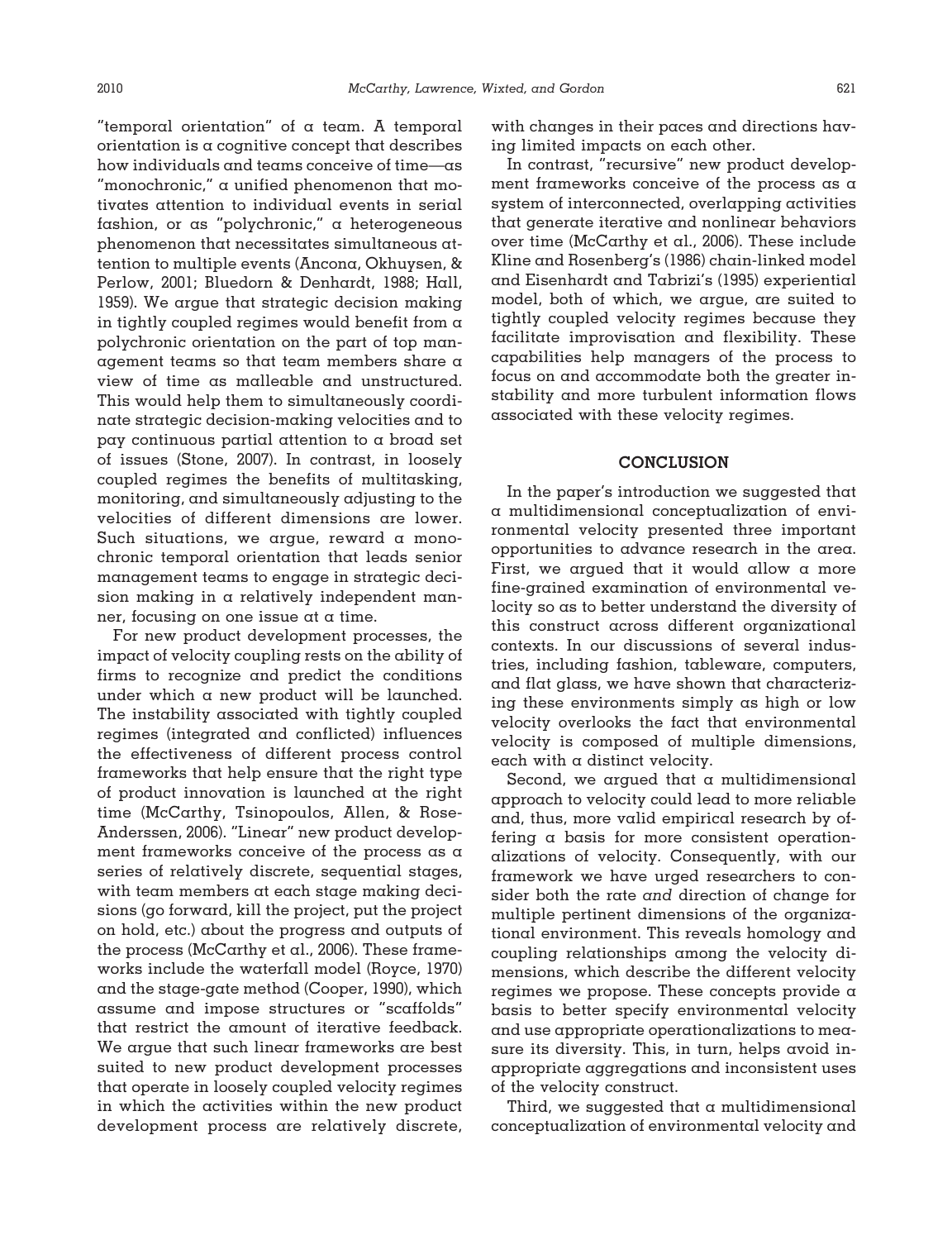the conditions of our proposed velocity regimes could provide insights into organizational and strategic processes beyond what has been possible with  $\alpha$  unidimensional concept. To this end, we have explored some general implications for organizations that follow from velocity homology and velocity coupling, along with more specific implications for two key processes: strategic decision making and new product development. We have explained how variations in velocity homology influence the degree to which a firm's activities or subunits will be synchronized (internal entrainment) as they seek to operate in time with their respective dimensions of the environment (external entrainment). We have also described how variations in velocity coupling affect the need for organizations to recognize the stability of their velocity regime and anticipate sequences of changes in the velocities of their environmental dimensions.

In summary, the challenges of high-velocity environments have captured the attention of managers and scholars. However, the multidimensional nature of the velocity construct and its effects have not been explored. Our work builds on contingency approaches to organization-environment relations and work on time and organizations. To these traditions it offers a more nuanced understanding of one aspect of change in organizational environments, and it urges researchers to examine both the complexity and diversity of the construct and its effects on organizations.

## **REFERENCES**

- Abernathy, H. F., Dunlop, J. T., Hammond, J. H., & Weil, D. 1999. *A stitch in time: Lean retailing and the transformation of manufacturing—Lessons from the apparel and textile industries.* New York: Oxford University Press.
- Abernathy, W. J., & Clark, K. B. 1985. Innovation: Mapping the winds of creative destruction. *Research Policy,* 14: 3–22.
- Adner, R., & Levinthal, D. 2001. Demand heterogeneity and technology evolution: Implications for product process innovations. *Management Science,* 47: 611–628.
- Afuah, A. 2001. Dynamic boundaries of the firm: Are firms better off being vertically integrated in the face of a technological change? *Academy of Management Journal,* 44: 1211–1228.
- Aguilar, F. J. 1967. *Scanning the business environment.* New York: Macmillan.
- Aldrich, H. E. 1979. *Organizations and environments.* Englewood Cliffs, NJ: Prentice-Hall.
- Ancona, D. G., & Chong, C. L. 1996. Entrainment: Pace, cycle, and rhythm in organizational behavior. *Research in Organizational Behavior,* 18: 251–284.
- Ancona, D. G., Okhuysen, G. A., & Perlow, L. A. 2001. Taking time to integrate temporal research. *Academy of Management Review,* 26: 512–529.
- Anderson, P., & Tushman, M. L. 1990. Technological discontinuities and dominant designs: A cyclical model of technological change. *Administrative Science Quarterly,* 35: 604–633.
- Archibugi, D., & Pianta, M. 1996. Measuring technological change through patents and innovation surveys. *Technovation,* 16: 451–468.
- Audet, D., & Safadi, R. 2004. *A new world map in textiles and clothing: Adjusting to change.* Paris: OECD.
- Baldwin, C., & Clark, K. 1997. Managing in an age of modularity. *Harvard Business Review,* 75(5): 84–93.
- Barney, J. B. 1986. Types of competition and the theory of strategy: Toward an integrative framework. *Academy of Management Review,* 11: 791–800.
- Baum, J., & Wally, S. 2003. Strategic decision speed and firm performance. *Strategic Management Journal,* 24: 1107– 1129.
- Bethke, W. M. 1973. The outlook for the flat glass industry. *Financial Analysts Journal,* 29(1): 41–92.
- Blalock, H. M., Jr. 1982. *Conceptualization and measurement in the social sciences.* Beverly Hills, CA: Sage.
- Bliese, P. D., Chan, D., & Ployhart, R. E. 2007. Multilevel methods: Future directions in measurement, longitudinal analyses, and nonnormal outcomes. *Organizational Research Methods,* 10: 551–563.
- Bluedorn, A. C., & Denhardt, R. B. 1988. Time and organizations. *Journal of Management,* 14: 299–320.
- Bogner, W. C., & Barr, P. S. 2000. Making sense in hypercompetitive environments: A cognitive explanation for the persistence of high velocity competition. *Organization Science,* 11: 212–226.
- Bourgeois, L. J., III, & Eisenhardt, K. M. 1988. Strategic decision processes in high velocity environments: Four cases in the microcomputer industry. *Management Science,* 34: 816–835.
- Bowman, D., & Gatignon, H. 1995. Determinants of competitor response time to a new product introduction. *Journal of Marketing Research,* 32: 42–53.
- Brauer, M., & Schmidt, S. M. 2006. Exploring strategy implementation consistency over time: The moderating effects of industry velocity and firm performance. *Journal of Management and Governance,* 10: 205–226.
- Bresnahan, T., & Malerba, F. 1999. Industrial dynamics and the evolution of firms' and nations' competitive capabilities in the world computer industry. In D. Mowery & R. Nelson (Eds.), *The sources of industrial leadership: Studies of seven industries:* 79–132. Cambridge: Cambridge University Press.
- Brown, S. L., & Eisenhardt, K. M. 1997. The art of continuous change: Linking complexity theory and time-paced evo-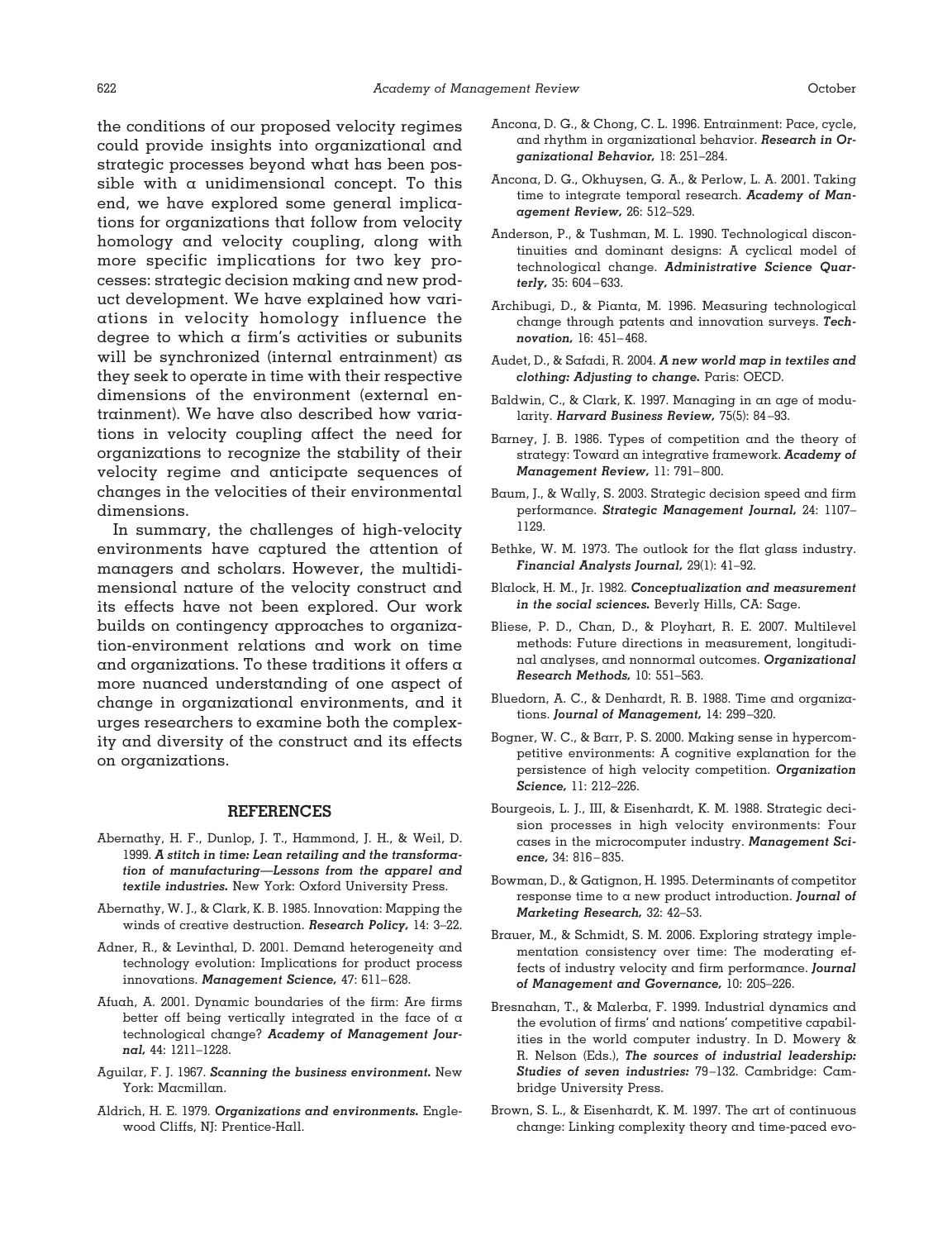lution in relentlessly shifting organizations. *Administrative Science Quarterly,* 42: 1–34.

- Brusoni, S., Prencipe, A., & Pavitt, K. 2001. Knowledge specialization, organizational coupling, and the boundaries of the firm: Why do firms know more than they make? *Administrative Science Quarterly,* 46: 597–621.
- Cammet, M. 2006. Development and the changing dynamics of global production: Global value chains and local clusters in apparel manufacturing. *Competition and Change,* 10: 23–48.
- Campbell, P. 2009. By common consent. *Nature,* March 12: 125.
- Carroll, M., Cooke, F. L., Hassard, J., & Marchington, M. 2002. The strategic management of outsourcing in the UK tableware industry. *Competition and Change,* 6: 327–343.
- Castrogiovanni, G. J. 1991. Environmental munificence: A theoretical assessment. *Academy of Management Review,* 16: 542–565.
- Chen, G., Bliese, P. D., & Mathieu, J. E. 2005. Conceptual framework and statistical procedures for delineating and testing multilevel theories of homology. *Organizational Research Methods,* 8: 375–409.
- Cooper, R. G. 1990. *Winning at new products.* Reading, MA: Addison-Wesley.
- Cox, T. F., & Cox, M. A. A. 2001. Multidimensional scaling. *Monographs on Statistics and Applied Probability,* 88: 303.
- Daft, R. L., & Weick, K. E. 1984. Toward a model of organizations as interpretation systems. *Academy of Management Review,* 9: 284–295.
- Danneels, E. 2003. Tight-loose coupling with customers: The enactment of customer orientation. *Strategic Management Journal,* 24: 559–577.
- D'Aveni, R. A. 1994. *Hypercompetition: Managing the dynamics of strategic maneuvering.* New York: Free Press.
- Davis, C., & Shirato, Y. 2007. Firms, governments and WTO adjudication: Japan's selection of WTO disputes. *World Politics,* 59: 274–313.
- Davis, J. P., Eisenhardt, K. M., & Bingham, C. B. 2009. Optimal structure, market dynamism, and the strategy of simple rules. *Administrative Science Quarterly,* 54: 413–452.
- Day, M., Burnett, J., Forrester, P. L., & Hassard, J. 2000. Britain's last industrial district? A case study of ceramics production. *International Journal of Production Economics,* 65: 5–15.
- Dess, G. G., & Beard, D. W. 1984. Dimensions of organizational task environments. *Administrative Science Quarterly,* 29: 52–73.
- Dess, G. G., & Rasheed, A. M. A. 1991. Conceptualizing and measuring organizational environments: A critique and suggestions. *Journal of Management,* 17: 701–710.
- DiTomaso, N. 2001. The loose coupling of jobs: The subcontracting of everyone? In I. Berg & A. L. Kalleberg (Eds.), *Sourcebook of labor markets: Evolving structures and processes:* 247–270. New York: Kluwer Academic/Plenum.
- Djelic, M. L., & Ainamo, A. 1999. The coevolution of new organizational forms in the fashion industry: A histori-

cal and comparative study of France, Italy, and the United States. *Organization Science,* 10: 622–637.

- Doeringer, P., & Crean, S. 2006. Can fast fashion save the US apparel industry? *Socioeconomic Review,* 4: 353–377.
- Dosi, G. 1982. Technological paradigms and technological trajectories. *Research Policy,* 11: 147–162.
- Dosi, G., Freeman, C., & Fabiani, S. 1994. The process of economic development: Introducing some stylized facts and theories on technologies, firms and institutions. *Industrial and Corporate Change,* 3: 1–45.
- Downey, H. K., Hellriegel, D., & Slocum, J. W. 1975. Environmental uncertainty: The construct and its application. *Administrative Science Quarterly,* 20: 613–629.
- *The Economist.* 2005. The future of fast fashion. June 18: 57–58.
- Edwards, J. R. 1994. Regression analysis as an alternative to difference scores. *Journal of Management,* 20: 683–690.
- Eisenhardt, K. M. 1989. Making fast strategic decisions in high-velocity environments. *Academy of Management Journal,* 32: 543–576.
- Eisenhardt, K. M., & Bourgeois, L. J., III. 1988. Politics of strategic decision making in high-velocity environments: Toward a midrange theory. *Academy of Management Journal,* 31: 737–770.
- Eisenhardt, K. M., & Brown, S. L. 1998. Time pacing: Competing in markets that won't stand still. *Harvard Business Review,* 76(2): 59–69.
- Eisenhardt, K. M., & Tabrizi, B. N. 1995. Accelerating adaptive processes: Product innovation in the global computer industry. *Administrative Science Quarterly,* 40: 84–110.
- Eisenhardt, K. M., & Zbaracki, M. J. 1992. Strategic decision making. *Strategic Management Journal,* 13(Winter Special Issue): 17–37.
- Emery, F. E., & Trist, E. L. 1965. The causal texture of organizational environments. *Human Relations,* 18: 21–32.
- Fine, C. 1998. *Clockspeed: Winning industry control in the age of temporary advantage.* Reading, MA: Perseus.
- Fixson, S. K., & Park, J. K. 2008. The power of integrality: Linkages between product architecture, innovation, and industry structure. *Research Policy,* 37: 1296–1316.
- Forbes, D. P., & Milliken, F. J. 1999. Cognition and corporate governance: Understanding boards of directors as strategic decision-making groups. *Academy of Management Review,* 24: 489–505.
- Forza, C., & Vinelli, A. 1997. Quick response in the textileapparel industry and the support of information technologies. *Integrated Manufacturing Systems,* 8(3): 125–136.
- Galbraith, J. R. 1973. *Designing complex organizations.* Reading, MA: Addison-Wesley.
- Gherardi, S., & Strati, A. 1988. The temporal dimension of organizational studies. *Organization Studies,* 9: 149–164.
- Glick, W. H. 1985. Conceptualizing and measuring organizational and psychological climate: Pitfalls in multilevel research. *Academy of Management Review,* 10: 601–616.
- Griliches, Z. 1990. Patent statistics as economic indicators: A survey. *Journal of Economic Literature,* 28: 1661–1797.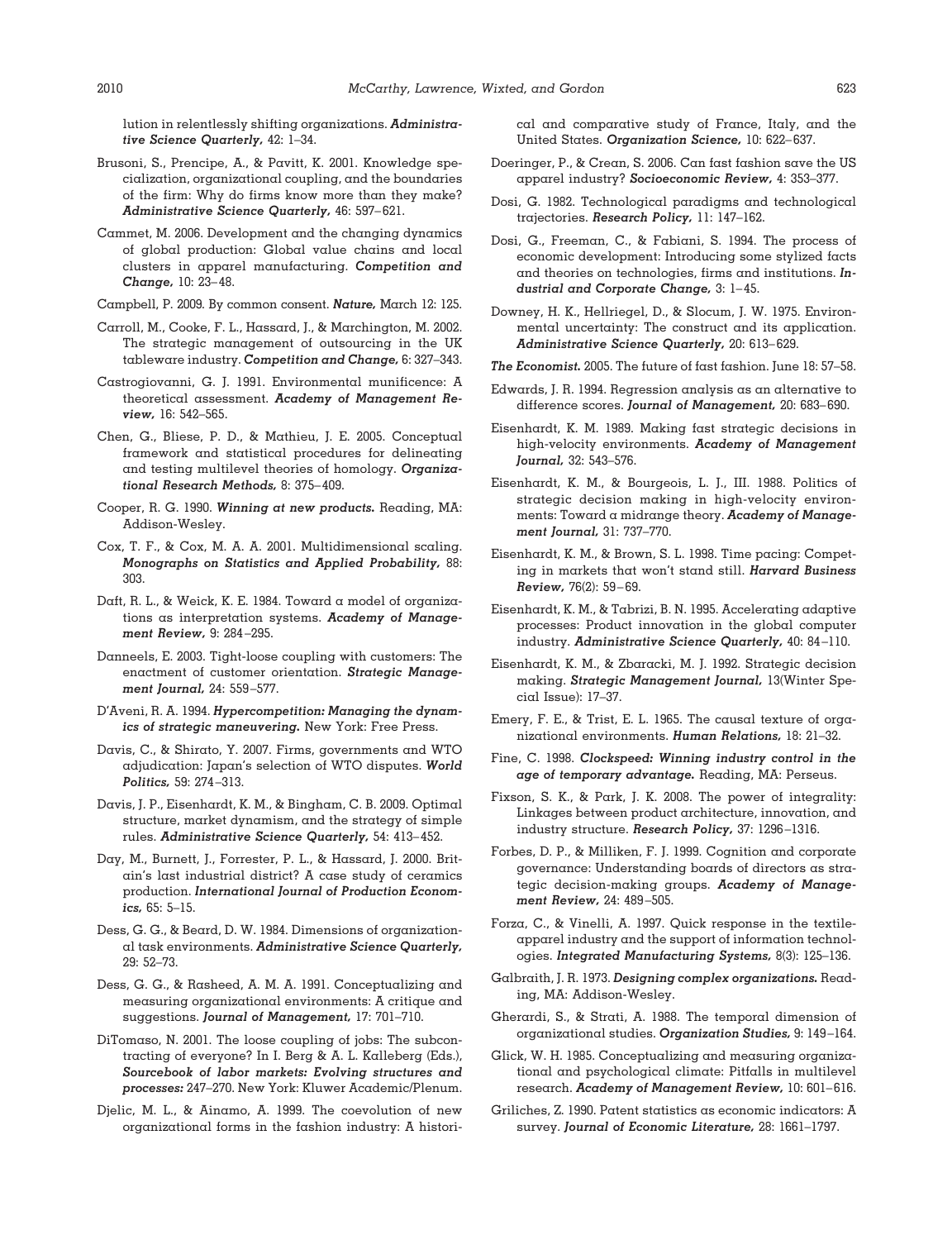- Hall, M. 1959. *The theory of groups.* New York: Macmillan.
- Hanlon, G. 2004. Institutional forms and organizational structures: Homology, trust and reputational capital in professional service firms. *Organization,* 11: 187–210.
- Hannan, M. T., & Carroll, G. 1992. *Dynamics of organizational populations.* New York: Oxford University Press.
- Hannan, M. T., Carroll, G. R., Dundon, E. A., & Torres, J. C. 1995. Organizational evolution in a multinational context: Entries of automobile manufacturers in Belgium, Britain, France, Germany, and Italy. *American Sociological Review,* 60: 509–528.
- Harrington, R. 2001. Environmental uncertainty within the hospitality industry: Exploring the measure of dynamism and complexity between restaurant segments. *Journal of Hospitality & Tourism Research,* 25: 386–398.
- Harrison, D. A., & Klein, K. J. 2007. What's the difference? Diversity constructs as separation, variety, or disparity in organizations. *Academy of Management Review,* 32: 1199–1228.
- Hatten K. J., & Hatten M. L. 1987. Strategic groups, asymmetrical mobility barriers and contestability. *Strategic Management Journal,* 8: 329–342.
- Hayden, E. C. 2009. Obama overturns stem-cell ban: President's executive order will allow US human embryonic stem-cell research to thrive at last. *Nature,* March 12: 130–131.
- Henderson, A. D. 1999. Firm strategy and age dependence: A contingent view of the liabilities of newness, adolescence, and obsolescence. *Administrative Science Quarterly,* 44: 281–284.
- Henderson, R. M., & Clark, K. B. 1990. Architectural innovation: The reconfiguration of existing product technologies and the failure of established firms. *Administrative Science Quarterly,* 35: 9–30.
- IFI. 2008. *IFI patent intelligence announces 2007's top U.S. patent assignees.* http://www.ificlaims.com/ IFI%20Patent%20Release%201-9-08.htm, January 2008.
- Imrie, R. F. 1989. Industrial restructuring, labour, and locality: The case of the British pottery industry. *Environment and Planning A,* 21: 3–26.
- Jacobides, M. G. 2005. Industry change through vertical disintegration: How and why markets emerged in mortgage banking. *Academy of Management Journal,* 48: 465–498.
- Jacobides, M. G., & Billinger, S. 2006. Designing the boundaries of the firm: From "make, buy, or ally" to the dynamic benefits of vertical architecture. *Organization Science,* 17: 249–261.
- Jacobides, M. G., & Winter, S. G. 2005. The co-evolution of capabilities and transaction costs: Explaining the institutional structure of production. *Strategic Management Journal,* 26: 395–413.
- Judge, W. Q., & Miller, A. 1991. Antecedents and outcomes of decision speed in different environmental contexts. *Academy of Management Journal,* 34: 449–463.
- Keats, B., & Hitt, M. 1988. A causal model of linkages among environmental dimensions, macro-organizational char-

acteristics, and performance. *Academy of Management Journal,* 31: 570–598.

- Ketchen, D. J., & Shook, C. L. 1996. The application of cluster analysis in strategic management research: An analysis and critique. *Strategic Management Journal,* 17: 441– 458.
- Kline, J., & Rosenberg, N. 1986. An overview of innovation. In R. Landau & N. Rosenberg (Eds.), *The positive sum strategy: Harnessing technology for economic growth:* 275– 305. Washington, DC: National Academy Press.
- Kline, R. B. 2004. *Principles and practice of structural equation modeling.* New York: Guilford Press.
- Kotler, P. 1984. *Marketing management: Analysis, planning, and control.* Englewood Cliffs, NJ: Prentice-Hall.
- Kraut, R., Steinfield, C., Chan, A. P., Butler, B., & Hoag, A. 1999. Coordination and virtualization: The role of electronic networks and personal relationships. *Organization Science,* 10: 722–740.
- Langlois, R. N. 1990. Creating external capabilities: Innovation and vertical disintegration in the microcomputer industry. *Business and Economic History,* 19: 93–102.
- Law, K. S., Wong, C.-S., & Mobley, W. 1998. Toward a taxonomy of multidimensional constructs. *Academy of Management Review,* 23: 741–755.
- Lawrence, P. R., & Lorsch, J. W. 1967. *Organization and environment: Managing differentiation and integration.* Boston: Harvard University Press.
- Lowe E. D., & Lowe, J. W. G. 1990. Velocity of the fashion process in women's formal evening dress, 1789–1980. *Clothing and Textiles Research Journal,* 9: 1–50.
- Malerba, F., Nelson, R., Orsenigo, L., & Winter, S. 1999. History-friendly models of industry evolution: The computer industry. *Industrial and Corporate Change,* 8: 3–40.
- McCann, J. E., & Selsky, J. 1984. Hyperturbulence and the emergence of type 5 environments. *Academy of Management Review,* 9: 460–470.
- McCarthy, I. P., Tsinopoulos, C., Allen, P. M., & Rose-Anderssen, C. 2006. New product development as a complex adaptive system of decisions. *Journal of Product Innovation Management,* 23: 437–456.
- McGrath, J. E. 1991. Time, interaction, and performance (TIP): A theory of groups. *Small Group Research,* 22: 147–174.
- McGrath, J. E., Kelly, J. R., & Machatka, D. E. 1984. The social psychology of time: Entrainment of behavior in social and organizational settings. *Applied Social Psychology Annual,* 5: 21–44.
- Meyer, J. W., & Rowan, B. 1977. Institutionalized organizations: Formal structure as myth and ceremony. *American Journal of Sociology,* 83: 340–363.
- Milliken, F. J. 1987. Three types of perceived uncertainty about the environment: State, effect, and response uncertainty. *Academy of Management Review,* 12: 133–143.
- Nadkarni, S., & Barr, P. S. 2008. Environmental context, managerial cognition, and strategic action: An integrated view. *Strategic Management Journal,* 29: 1395–1427.
- Nadkarni, S., & Narayanan, V. K. 2007a. The evolution of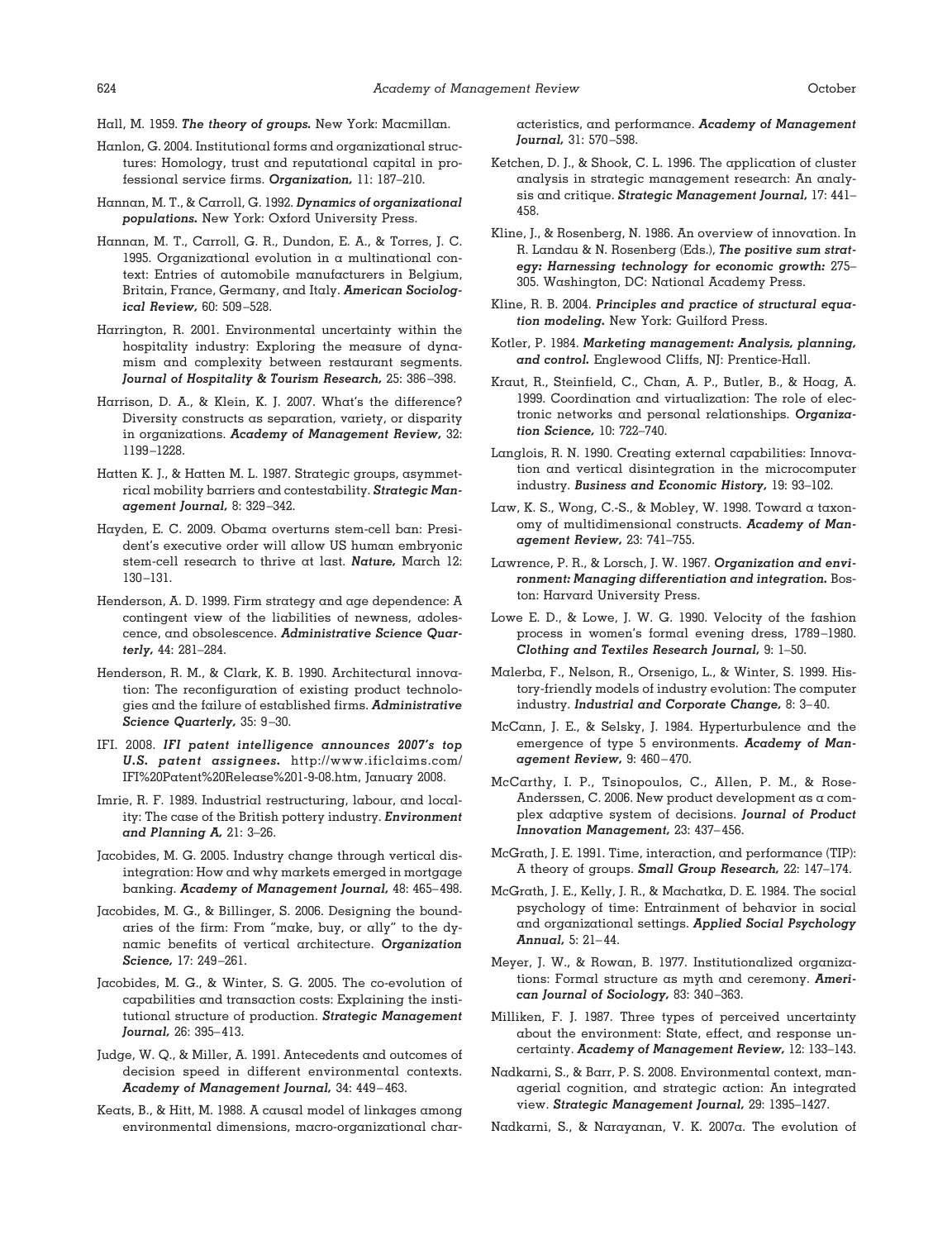collective strategy frames in high- and low-velocity industries. *Organization Science,* 18: 688–710.

- Nadkarni, S., & Narayanan, V. K. 2007b. Strategic schemas, strategic flexibility, and firm performance: The moderating role of industry clockspeed. *Strategic Management Journal,* 28: 243–270.
- Ng, R. 2007. Garment production in Canada: Social and political implications. *Studies in Political Economy,* 79(Spring): 193–211.
- Nueno, J. L., & Quelch, J. A. 1998. The mass marketing of luxury. *Business Horizons,* 46(6): 61–68.
- Oliver, D., & Roos, J. 2005. Decision making in high-velocity environments: The importance of guiding principles. *Organization Studies,* 26: 889–913.
- Orton, J. D., & Weick, K. E. 1990. Loosely coupled systems: A reconceptualization. *Academy of Management Review,* 15: 203–223.
- Owen, R. 1843. *Lectures on the comparative anatomy and physiology of the invertebrate animals.* London: Longman, Brown, Green & Longmans.
- Pérez-Nordtvedt, L., Payne, G. T., Short, J. C., & Kedia, B. L. 2008. An entrainment-based model of temporal organizational fit, misfit, and performance. *Organization Science,* 19: 785–801.
- Pietroski, P., & Rey, G. 1995. When other things aren't equal: Saving ceteris paribus laws from vacuity. *British Journal for the Philosophy of Science,* 46: 81–110.
- Porter, M. E. 1980. *Competitive strategy: Techniques for analyzing industries and competitors.* New York: Free Press.
- Ranger-Moore, J. 1997. Bigger may be better, but is older wiser? Organizational age and size in the New York life insurance industry. *American Sociological Review,* 62: 903–920.
- Richardson, G. B. 1996. The organization of industry. In P. J. Buckley & J. Michie (Eds.), *Firms, organizations and contracts: A reader in industrial organization:* 59–75. New York: Oxford University Press.
- Rowley, C. 1992. The illusion of flexible specialization: The case of the domestic ware sector of the British ceramics industry. *New Technology, Work and Employment,* 9: 127–129.
- Royce, W. 1970. Managing the development of large software systems. *Proceedings of IEEE,* 26(August): 1–9.
- Sanchez, R., & Mahoney, J. T. 1996. Modularity, flexibility, and knowledge management in product and organization design. *Strategic Management Journal,* 17: 63–76.
- Schilling, M. A., & Steensma, K. H. 2001. The use of modular organizational forms: An industry-level analysis. *Academy of Management Journal,* 44: 1149–1168.
- Schoonhoven, C. B., Eisenhardt, K. M., & Lyman, K. 1990. Speeding products to market: Waiting time to first product introduction in new firms. *Administrative Science Quarterly,* 35: 177–207.
- Schumpeter, J. A. 1950. *Capitalism, socialism and democracy.* New York: Harper Brothers.
- Scott, W. R. 1981. *Organizations: Rational, natural, and open systems.* Englewood Cliffs, NJ: Prentice-Hall.
- Segars, A. H., & Grover, V. 1993. Re-examining perceived ease of use and usefulness: A confirmatory factor analysis. *MIS Quarterly,* 17: 517–525.
- Siggelkow, N. 2001. Change in the presence of fit: The rise, the fall, and the renaissance of Liz Claiborne. *Academy of Management Journal,* 44: 838–857.
- Simons, R. 1994. How new top managers use control systems as levers of strategic renewal. *Strategic Management Journal,* 15: 169–189.
- Singer, J. D., & Willett, J. B. 2003. *Applied longitudinal data analysis: Modeling change and event occurrence.* New York: Oxford University Press.
- Smith, K. G., Smith, K. K, Olian, J. D, Sims, H. P., Jr., O'Bannon, D. P., & Scully, J. A. 1994. Top management team demography and process: The role of social integration and communication. *Administrative Science Quarterly,* 39: 412–438.
- Spinanger, D. 1999. Textiles beyond the MFA phase-out. *World Economy,* 22: 455–476.
- Stepanovich, P. L., & Uhrig, J. D. 1999. Decision making in high-velocity environments: Implications for healthcare. *Journal of Healthcare Management,* 44: 197–205.
- Stone, L. 2007. Living with continuous partial attention. *Harvard Business Review,* 85(2): 28.
- Taplin, I. M., & Winterton, J. 1995. New clothes from old techniques: Restructuring and flexibility in the US and UK clothing industries. *Industrial and Corporate Change,* 4: 615–638.
- Teece, D. J. 2000. *Managing intellectual capital: Organizational, strategic, and policy dimensions.* New York: Oxford University Press.
- Terreberry, S. 1968. The evolution of organizational environments. *Administrative Science Quarterly,* 12: 590–613.
- Tushman, M. L., & Anderson, P. 1986. Technological discontinuities and organizational environments. *Administrative Science Quarterly,* 31: 439–465.
- Vietor, R. H. K. 1990. Contrived competition: Airline regulation and deregulation, 1925–1988. *Business History Review,* 64(1): 61–108.
- Weick, K. E. 1976. Educational organizations as loosely coupled systems. *Administrative Science Quarterly,* 21: 1–19.
- Weick, K. E. 1982. Management of organizational change among loosely coupled elements. In P. S. Goodman (Ed.), *Change in organizations:* 375–408. San Francisco: Jossey-Bass.
- Wholey, D. R., & Brittain, J. 1989. Characterizing environmental variation. *Academy of Management Journal,* 32: 867– 882.
- Yayavaram, S., & Ahuja, G. 2008. Decomposability in knowledge structures and its impact on the usefulness of inventions and knowledge-base malleability. *Administrative Science Quarterly,* 53: 333–362.
- Zollo, M., Reuer, J. J., & Singh, H. 2002. Interorganizational routines and performance in strategic alliances. *Organization Science,* 13: 701–713.